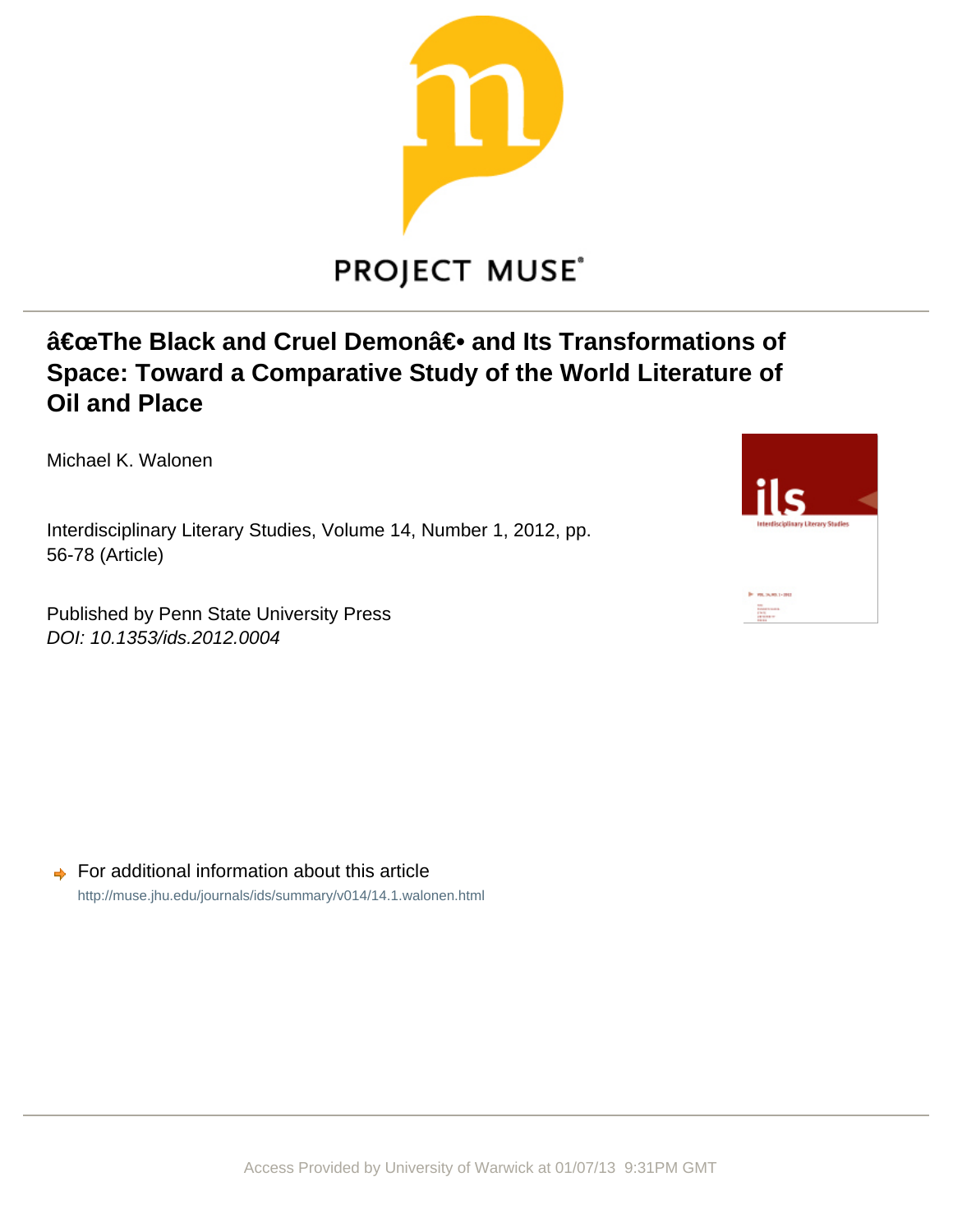# **"The Black and Cruel Demon" and Its Transformations of Space: Toward a Comparative Study of the World Literature of Oil and Place**

michael k. walonen

•

No other commodity or natural resource has interlinked the disparate peoples of the world and altered the spatial conditions within which they carry out their lives to anywhere near the extent that oil has.

The vast social changes wrought by oil's capacity to safely and efficiently power the internal combustion engine are immense taken by themselves. Reflecting toward the end of 1999 on the previous one hundred years of turmoil and sea change in world civilization, Tom Wolfe observed that the much-lauded digital revolution paled in comparison to the changes in warfare, sense of distance and space, religiosity, and sexual behavior brought on by the oil-fueled internal combustion engine:

Without [the] engine, there would there would have been no world wars, no atomic bombings, no threat of worldwide nuclear destruction, no space exploration, nor, for that matter, any Vietnam War. . . . [Moreover,] it has . . . led to people discarding religion so casually and blithely you can't even give them any such somber, knit-brow name as "atheists" . . . [and] which did more to get the sexual carnival rolling, the pill or the drive-straight-to-the-room motel? ("The Party 2000")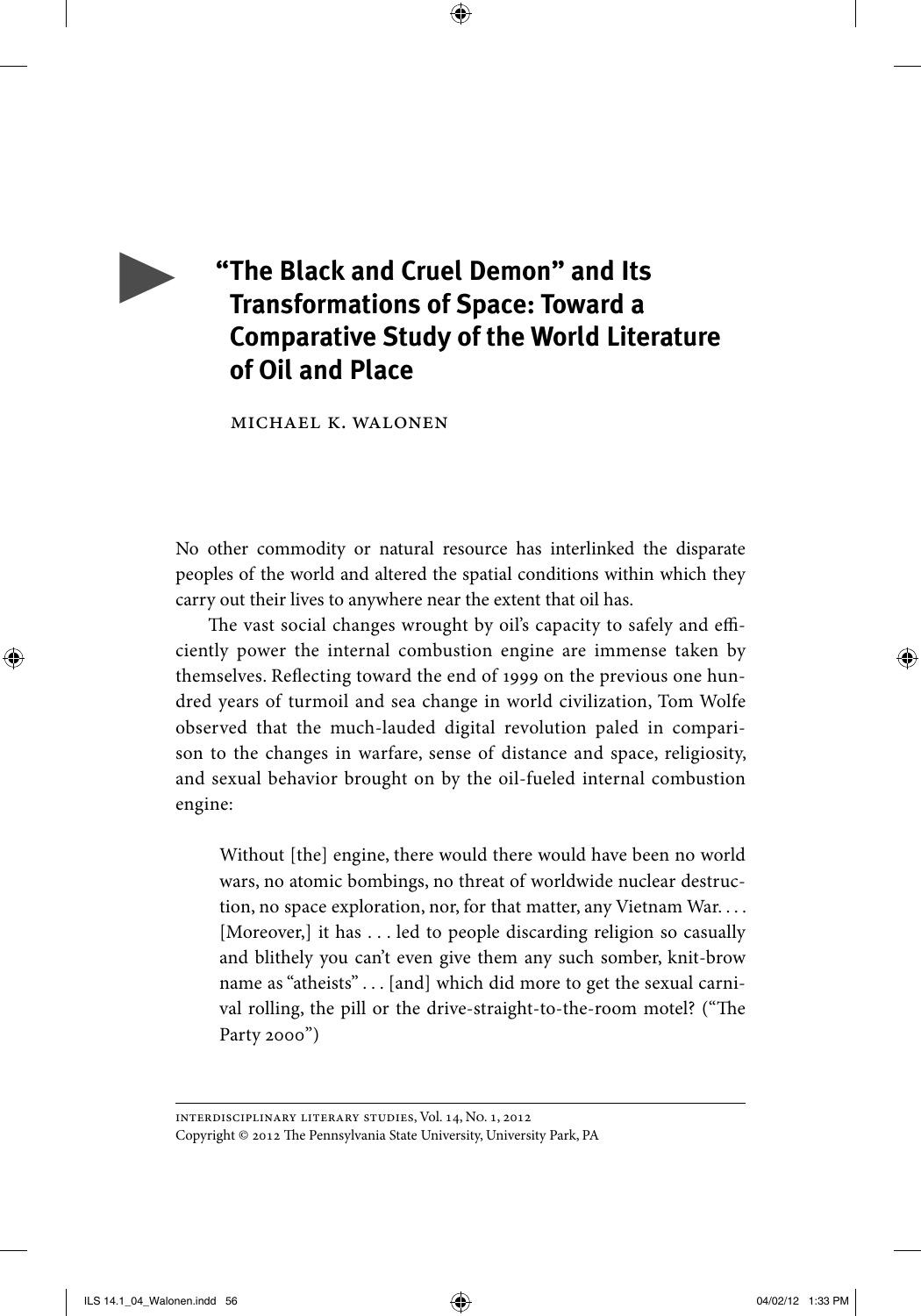Daniel Yergin voices much the same sentiment in his exhaustive history of the geopolitics of oil, *The Prize*:

In the twentieth century, oil . . . became the basis of the great postwar suburbanization movement that transformed both the contemporary landscape and our modern way of life. Today, we are so dependent on oil, and oil is so embedded in our daily doings, that we hardly stop to comprehend its pervasive significance. It is oil that makes possible where we live, how we live, how we commute to work, how we travel—even where we conduct our courtships. It is the lifeblood of suburban communities. Oil (and natural gas) are the essential components in the fertilizer on which world agriculture depends; oil makes it possible to transport food to the totally non-self-sufficient megacities of the world. Oil also provides the plastics and chemicals that are the bricks and mortar of contemporary civilization, a civilization that would collapse if the world's oil wells suddenly went dry. (14)

The dependence on oil of this modern industrial society, whose basic structure it made possible in the first place, has led over the years to recurrent anxieties (largely unfounded, as Leonardo Maugeri argues in his *The Age of Oil*) regarding the availability of a sufficient quantity of oil to meet consumption needs. These in turn have lead to neoimperialistic efforts by the major first world powers to secure access to oil reserves through direct military action, such as Britain's violent 1920 suppression of revolt in what is today Iraq, and by covertly fomenting the overthrow of governments by autocratic leaders, as in the case of the joint U.S. and Britain-backed 1953 coup d'état in Iran (Maugeri 27, 69–70). Thus oil has brought about the alteration of entire national political systems. Beyond this, at our current historical juncture it hardly needs to be pointed out that world dependence on oil has had profound environmental consequences, from global warming to water pollution to oil spills—seventy spills of varying sizes on the U.S. Outer Continental Shelf between 1980 and 1999 (Juhasz 314), not to mention the more massive and notorious Exxon Valdez and current British Petroleum Gulf of Mexico oil spills. In all these ways and more oil has drastically affected the basic social and spatial conditions of people throughout the world, as well as their modes of relating to one another.

This article traces the basic contours of the sizeable body of world literature concerned with the pursuit of oil and the riches derived therefrom, particularly the manner in which this pursuit drastically alters place—that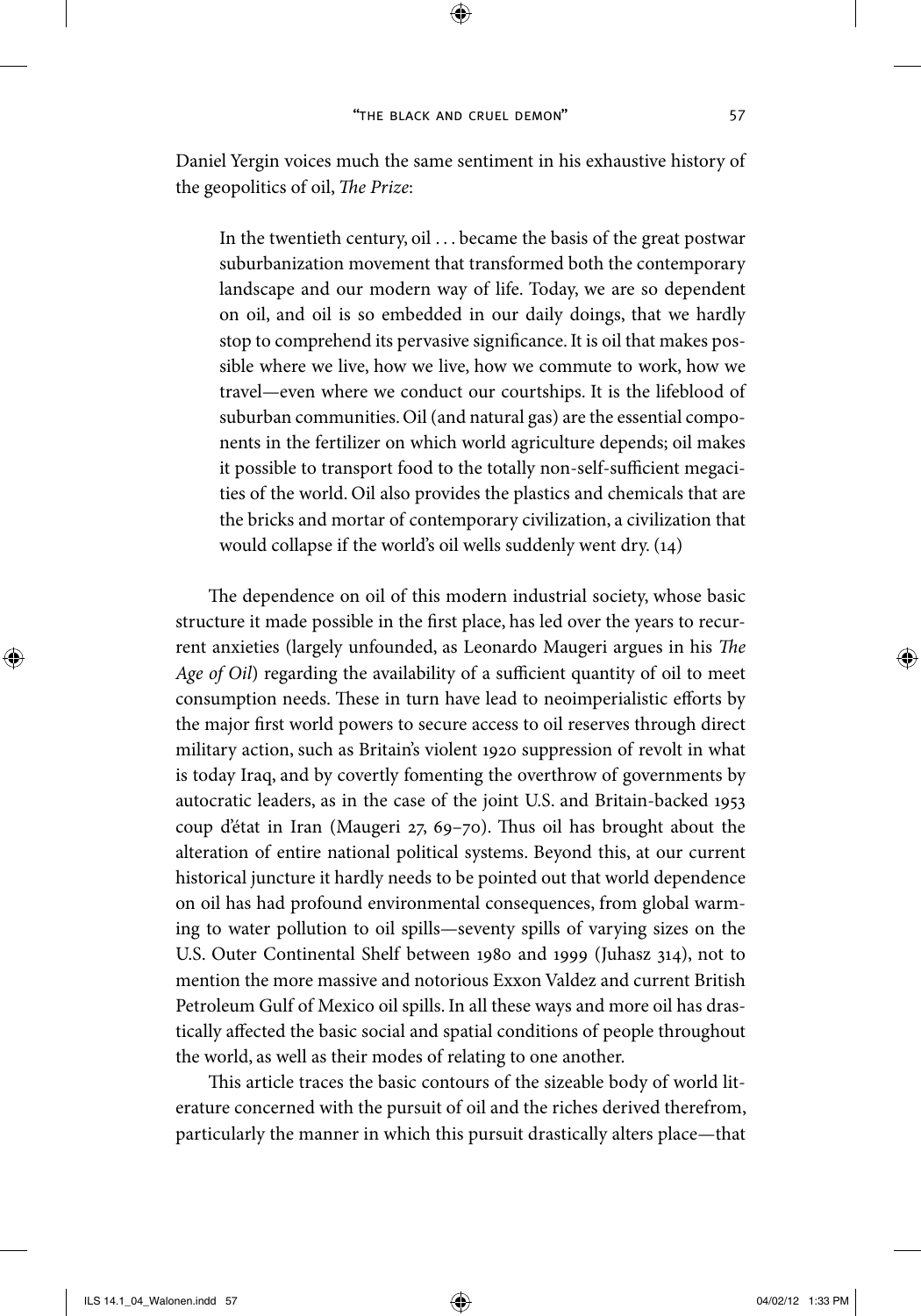is, the physical contours of a given area, but also the socially produced totality of the uses to which it is put, composed of the institutions, customs, functional divisions, aesthetic codes, and so forth that define it. In an era in which the discipline of literary studies finds itself seeking to go beyond nationally bounded canons and fields of concern, it is hoped that this approach might provide a productive way of discursively situating texts from disparate cultural and linguistic traditions in terms of their responses to a common global and globalizing situation, one whose ramifications, as the preceding has hopefully shown, are immense. Undertaking this task comprehensively would be a massive project, beyond the scope of this article; instead, I have selected an assortment of texts that offer particular insight into the nature of the oil business, as well as the transformations and threats posed by the quest after oil, and that represent a wide variety of eras and major oil-producing regions of the world. One might also have focused on such works as Antonina Koptiaeva's social realist *Gift of Earth* (1963), Romulo Gallegos's *Sobre la misma tierra* (1943), Ralph de Boissière's *Crown Jewel* (1952), Gregorio Lopez y Fuentes's *Huasteca* (1939), Ghassan Kanafani's "Men in the Sun" (1962), J. M. G. Le Clézio's *Onitsha* (1991), Laura Restrepo's *The Dark Bride* (1999), Raymond Chandler's *The Big Sleep* (1939, set against the backdrop of the moral corruption of the Southern California oil industry), and Gerald Haslam's writings about the oil-producing places of the Bakersfield area.

In his essay "Petrofiction: The Oil Encounter and the Novel" (1992) Amitav Ghosh, whose novel *The Circle of Reason* (1986) will appear later in this study, argues that "scarcely a single [literary] work of note" has been published on the subject of the encounter with oil—its extraction and trade and the social consequences thereof (138). According to Ghosh, no work outside of Abdelrahman Munif's *Cities of Salt* (1984) has come anywhere near capturing the transnational scope of the oil industry, the heterogeneous mixing of peoples in its workforce, and the forms of social organization it has fostered, because for Americans oil and oil dependence have a shameful aspect to them, because the literary epicenters of the Arab world are not found in oil-producing countries, and because of the tendency of contemporary fiction to occupy itself with the familiar and the geographically bounded rather than fluidly cross linguistic, cultural, and national boundaries (139–40). While there may not be a single crowning literary achievement that heteroglossically captures the flow of people, capital, and geopolitical control represented by the oil industry, this article will show that there is a well-established world literary tradition whose constituent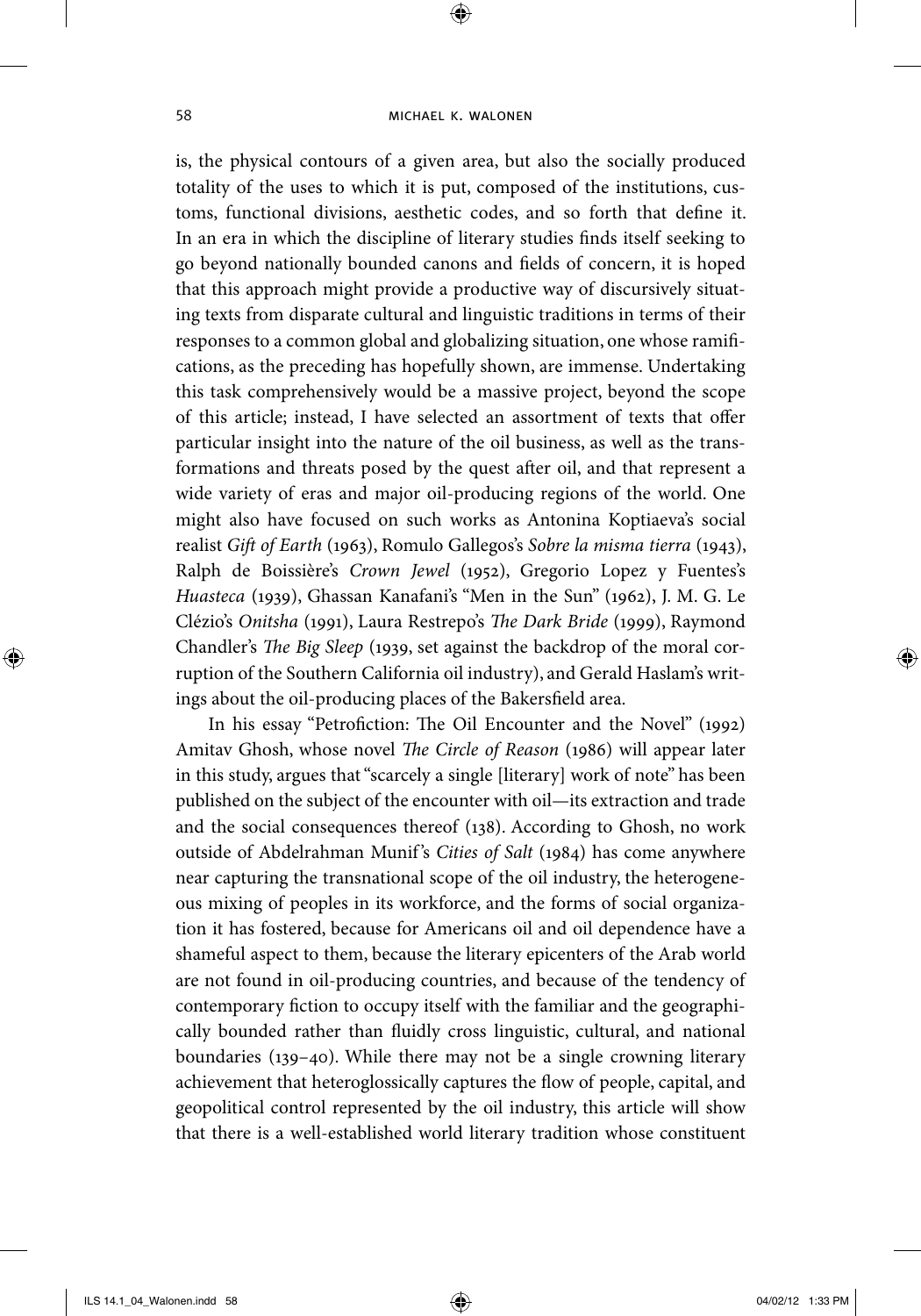texts may not be *War and Peace*s of what Ghosh calls "the Oil Encounter," but nonetheless offer an incisive running commentary on oil's social and spatial impact—its destruction of traditional spatial orders; its creation of vast levels of material inequality, with the attendant risk of undermining democratic political systems; and its exercise of power, both diffuse and concentrated in the hands of legendary oilmen. Most of the texts examined here are canonical, though they occupy fairly marginal places within the literary canon; others, like Essad Bey's *Blood and Oil in the Orient* (1930) have been largely forgotten. But to properly begin this study with a consideration of the prehistory of the oil industry, the conditions that preceded and led to its ascendancy, we must turn first to one of the most canonical works of all, Herman Melville's *Moby-Dick* (1851).

### **loomings**

It might at first blush seem like something of a stretch to trace the lineage of the literature of oil and place back to *Moby-Dick*, but Melville's novel remains not only the earliest but also one of the most powerful cautionary explorations of the greed and monomania that fuel the quest for oil wealth. The whaling business, carried out chiefly to obtain sperm whale oil for use as a source of illumination, was the direct predecessor, and one could even say antecedent, of the American oil industry. In her *Forbes* magazine article "Blubber Capitalism," Laura Saunders notes that the New England whaling industry in many ways anticipated modern-day corporations, sharing such traits with them as risk distribution, international business scope, sophisticated forms of organization, capital accumulation, and technological innovation. By the 1850s the whaling industry was experiencing problems, particularly escalating costs due to the increasing scarcity of its product brought on by overfishing, and into this breach stepped petroleum, kerosene extraction having been patented in 1854 and what is generally credited as the first successful example of subsurface drilling for oil having taken place in western Pennsylvania in 1859 (Maugeri 3–4). For the first half century of its existence, kerosene, which provided a more affordable alternative to sperm whale oil, drove the petroleum industry—it was not until 1910 that gasoline, which had previously been considered "an almost useless by-product," dumped into rivers at night on occasion, bypassed kerosene in sales thanks to demand occasioned by the spread of motor vehicles (Yergen 14, Maugeri 22).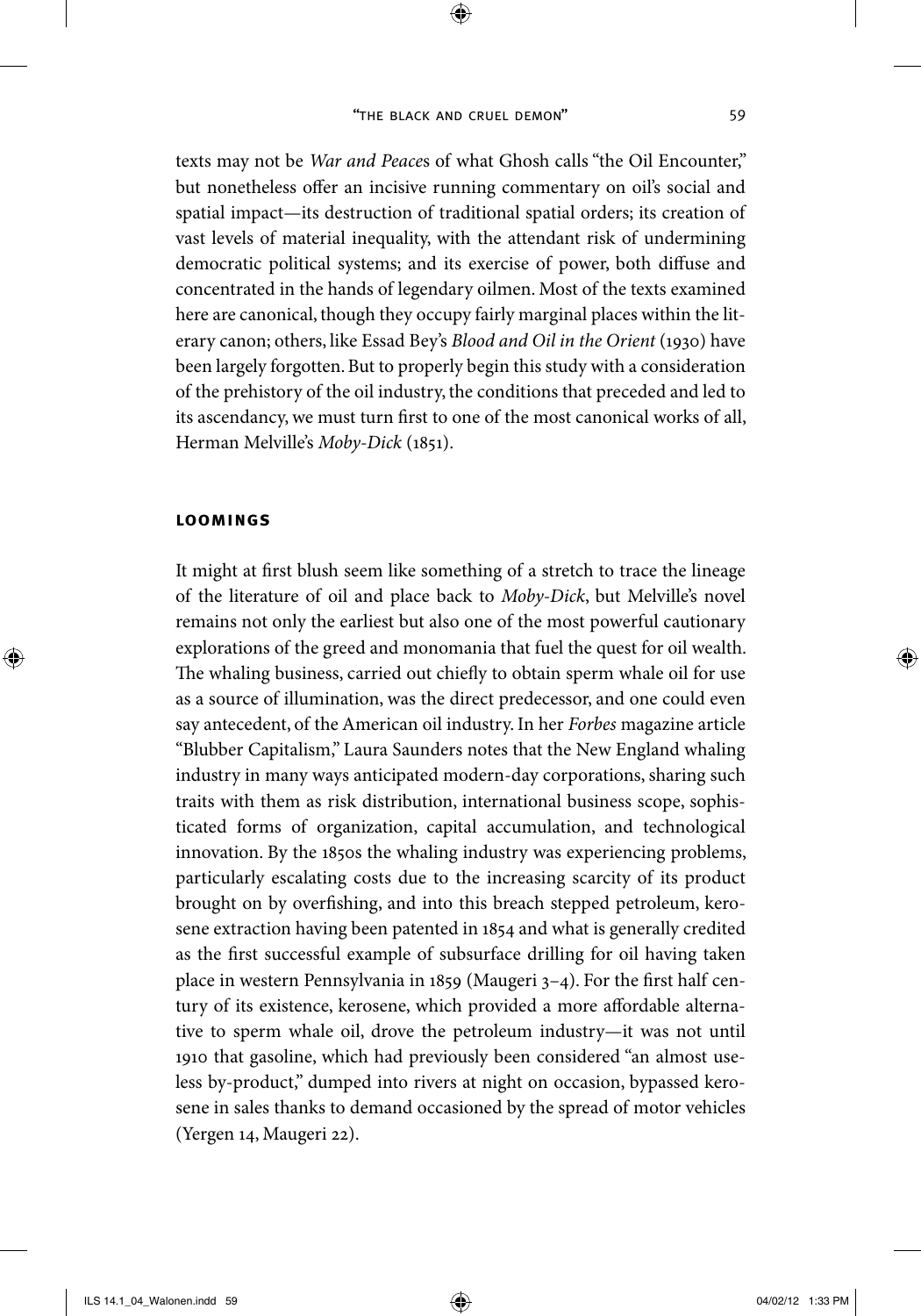*Moby-Dick* is a tale about, among other things, heedless efforts to draw commodities—objects with use and exchange value, as well as a fetishized social aspect—from nature. As Robert D. Wagner remarks in his *Moby-Dick and the Mythology of Oil*, the Pequod is just the sort of protocorporation that Laura Saunders observed in the New England whaling industry: "a business enterprise, owned and managed for profit, with limited liability to its owners and potentially disastrous risks, physical and economic, to its workers," with Ahab serving as the CEO and Starbuck, Stubb, and Flask as vice presidents (120). The ship is outfitted through the sale of shares to "a crowd of old annuitants; widows, fatherless children, and chancery wards; each owning about the value of a timber head, or a foot of plank, or a nail or two in the ship. People in Nantucket invest their money in whaling vessels, the same way that you do yours in approved state stocks bringing in good interest" (Melville 71). The crew, by turn, is paid by "certain shares of the profits called *lays* . . . proportioned to the degree of importance pertaining to the respective duties of the ship's company"  $(73)$ , their economic gain thus being tied entirely to the ship's performance, in a manner redolent of logic of performance incentives and stock options. With the shareholders and the employees of the Pequod thus married to the bottom line, they place their faith and an unchecked level of control in the hands of Captain Ahab, a man with a reputation for skill and ferocity in his pursuit of whales, but also a man whose megalomania and hijacking of corporately owned resources in the service of his own personal vendetta lead to the destruction of the considerable amount of capital invested in the Pequod and the loss of the lives of all but one of its crew. Read in this manner, *Moby-Dick* is a text that voices strong anxieties regarding the evolving forms of capitalist business practices and wealth pursuit, a form of enterprise "apt to 'invert' and 'deaden' whoever takes too great a part in it" (Leroux 437). In addition to this, it is a text that voices early concerns about the overexploitation of limited natural resources in an era in which whalers were finding themselves forced to search out their once-abundant prey among the far corners of the earth:

But still another inquiry remains; one often agitated by the more recondite Nantucketers. Whether owing to the almost omniscient lookouts at the mastheads of the whaleships, now penetrating even through Behring's straits, and into the remotest secret drawers and lockers of the world; and the thousand harpoons and lances darted along all the continental coasts; the moot point is, whether Leviathan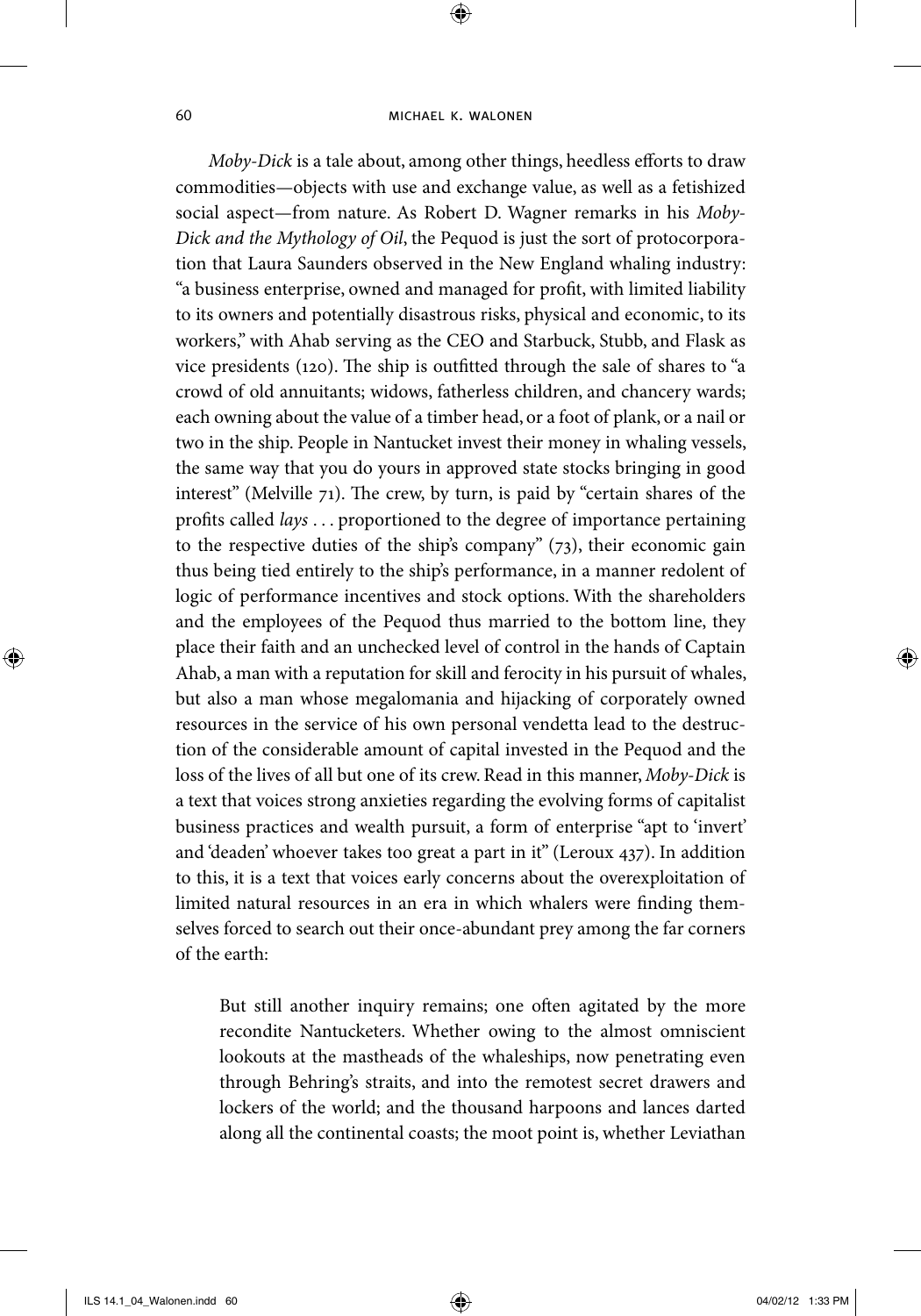can long endure so wide a chase, so remorseless a havoc; whether he must not at last be exterminated from the waters, and the last whale, like the last man, smoke his last pipe, and then evaporate in the final puff. (Melville 352)

As has often been remarked, every generation has its own *Moby-Dick* commensurate with the chief concerns and anxieties of its age; here in the early going of the twenty-first century, with our unabating dependence on a finite and dwindling supply of fossil fuels wreaking substantial havoc upon both global and local environments and the political, economic, and social ramifications of multinational corporations comporting themselves with Ahab-like impunity consistently mounting, Melville's insights into the dangers of proto-big oil ring sublimely prophetic.

# **black gold, big business, labor, corruption, and upheaval**

Starting in the 1920s, as oil came to exert an undeniable social influence upon the industrialized nations that were well on their way to becoming dependent on consuming it and on those locations throughout the world where it was being extracted, a literature exploring the operational dynamics of the companies that came to dominate the oil industry in the wake of the breakup of Standard Oil emerged. Among these works, Upton Sinclair's novel *Oil!* (1927) is probably the most widely known, thanks in part to the recent loose film adaptation, *There Will Be Blood* (2007).

*Oil!* is set during the first two decades of the twentieth century amid the Southern California oil boom that—as it is easy to forget so many decades after that region's oil supply was exhausted—supplied 22 percent of the world's oil at the time, more than the production of any country outside the United States (Juhasz 64). It narrates the story of Bunny, the son of a successful independent oil magnate, and his father, J. Arnold Ross, or "Dad," as he is more commonly referred to in the text. The two purchase a series of ranches in the fictional town of Paradise, where they make a big oil strike and come to know two brothers, Paul and Eli Watkins, who represent divergent approaches to social reform and existential vocation. Paul, introduced to radical thought by a freethinking lawyer who took him on as an apprentice in Paul's adolescence and increasingly galvanized his tendencies through the experience of his being forced to fight against the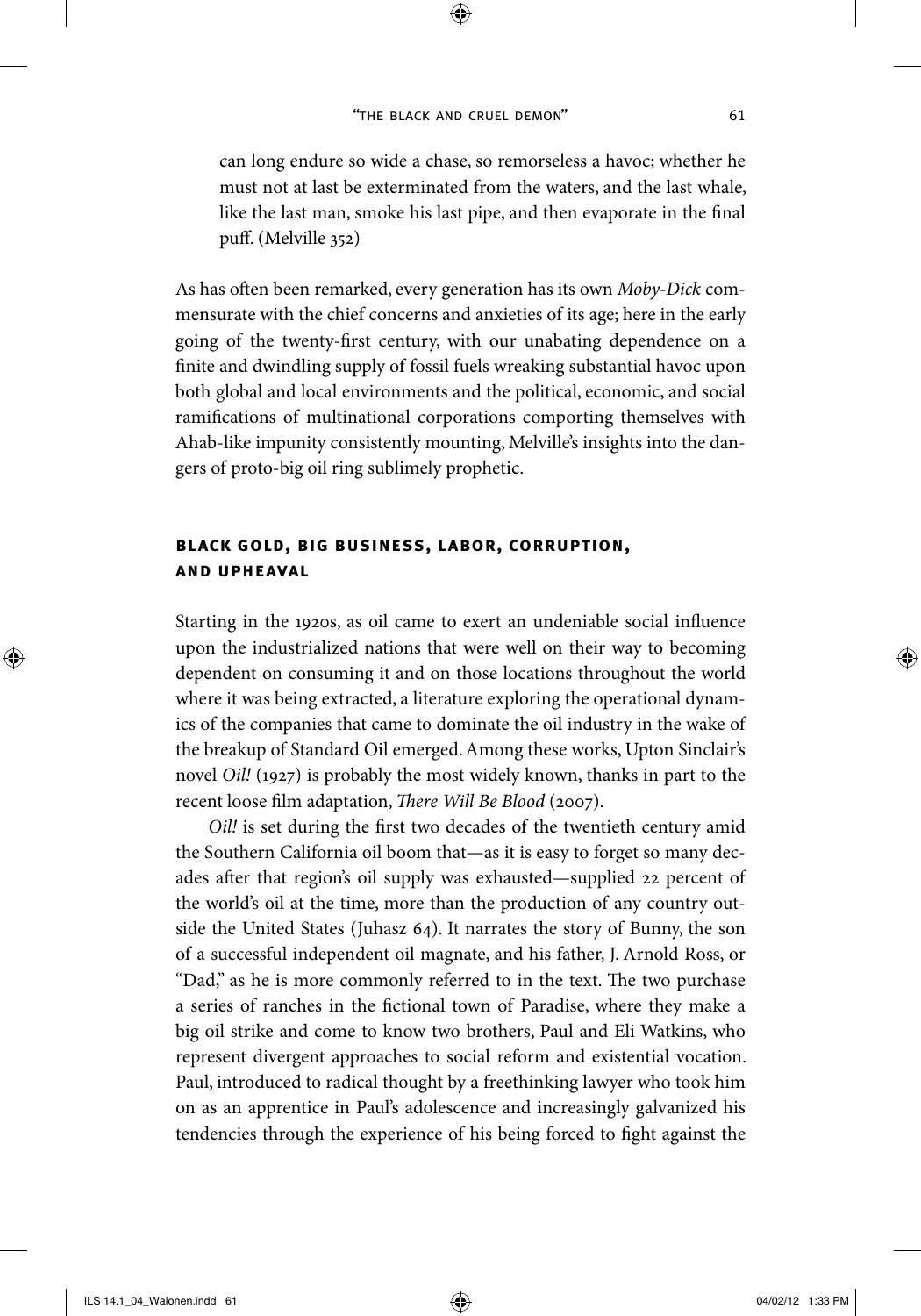Soviet proletariat forces in Siberia at the end of World War I as part of the American expeditionary force, dedicates his life to communism and the labor struggle against big business. Eli, on the other hand, is an evangelical revivalist based upon Aimee Semple McPherson, one who becomes wealthy thanks to his "hellfire and damnation" ministry broadcast over the radio and from the pulpit of his multimillion-dollar tabernacle in the heart of Los Angeles. In the meantime, after a brief stint in the armed forces, Bunny takes up college life as a student at Southern Pacific University, an institution based on the University of Southern California during its days of affiliation with the Methodist Church, and begins a relationship with Hollywood starlet Vee Tracy. While he does this, Dad joins forces with fellow oilman Vernon Roscoe, who is based on real-life industry figure Edward Doheny (Juhasz 65), and together they help to buy Senator Warren Harding's way into the White House in the 1920 presidential election in exchange for the rights to drill on government oil reserves.<sup>1</sup> Sinclair based this incident very closely on the Teapot Dome scandal, which had helped to inspire his writing of the novel in the first place (Bloodworth). When the machinations of Roscoe and Dad are discovered, a furor ensues; Dad flees to Europe, where, broken and growing sentimental with age, he becomes fascinated with spiritualism and dies shortly thereafter. The family fortune disappears with Dad, due likely to the manipulations of Roscoe, who does not want the money to fall into the hands of Bunny. This is because under Paul's influence Bunny has come to adopt an increasingly radical socialist position, one that he affirms when he marries Rachel, a woman from his university socialist group. The novel ends with the death of Paul, from a beating at the hands of an anticommunist mob breaking up a labor meeting, and of his devoted sister, Rachel, who throws herself down an oil well in grief.

*Oil!* is a warning cry against the erosion of democracy that occurs when big business buys its way into government, a reflection on the corrupting face of greed, and a testament to the persecution of far leftist social reformers. Its position on oil itself is ambivalent, or rather, multifaceted. Dad, the novel's central oilman, is a sympathetic character, a rugged individualist who has made his own way, rising in affluence and social status not out of any inherent desire for power or luxury, but rather as a stoical concession to the necessities of modern life. He treats his workers well and employs strikebreakers only when he is forced to by the association of oil owners to which he belongs. In addition, the novel revels in times at the freedom of mobility and speed afforded by the oil-powered automobile, notably in its opening sequence and sections describing Bunny's high school days. However, this freedom of circulation, Bunny comes to conclude, is part of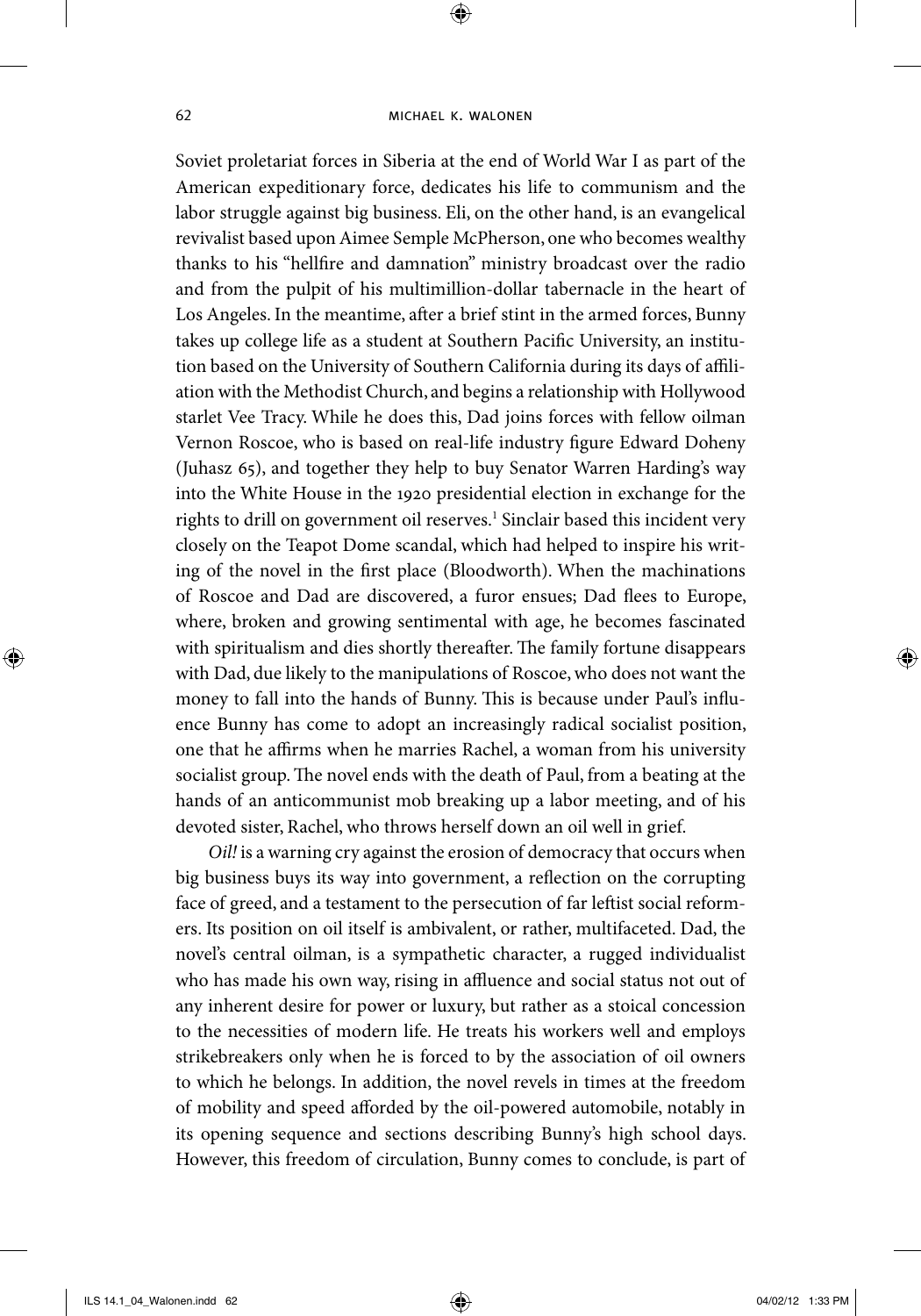an ultimately fruitless, quixotic search for something better: "you looked at the world, and saw enormous crowds of people driving to places where they were no better off than at home" (284). Paul, who is favorably characterized as a selfless and enlightened figure, comes to see in the mad scramble of individuals and companies for control of resources endemic to the oil industry a metaphor for international relations within a capitalist system:

As I go about Europe I say to myself that is world diplomacy. A wrangle over an oil lease! Every nation hating every other one, making combinations and promising to stick together—but they've sold each other out before night. . . . Each one racing to get the oil, and spending more than he makes—isn't that a picture of capitalism? And then the war! You remember how we heard the racket [of a group of neighbors fighting over the terms of an oil lease in their neighborhood of Prospect Hill]. . . . Son, that was a little oil war! And a year or two later the big one [World War I] broke out . . . and remember, they were fighting for a chance to exploit oil workers, to divide the wealth the oil workers were going to produce; in their crazy greed they killed or injured seventy-three per cent of all the men they put to work on Prospect Hill—that's government statistics also! And don't you see how that's the world war exactly? The workers doing the fighting, and the bankers getting the bonds! (468–69)

So, for Sinclair, it is ultimately human acquisitiveness coupled with the scarcity of resources that lies behind the conflicts and exploitation of the oil business. The didactic final line of the novel emphasizes this—that properly harnessed under a different social system, oil will not cause the destruction and loss that occur in *Oil!*: "There will be other girls with bare brown legs running over those hills, and they may grow up to be happier women, *if men can find some way to chain the black and cruel demon* which killed Ruth Watkins and her brother—yes, and Dad also: an evil Power which roams the earth, crippling the bodies of men and women, and luring nations to destruction by visions of unearned wealth, and the opportunity to enslave and exploit labor" (527–27; italics mine).

In the world of the novel this "black and cruel demon" transforms place by stirring the drive to dominate reserves and thus maximize profits, which in turn leads men to bring about great alterations to physical environments. The city of Paradise is transformed by the Ross's oil drilling, from a small pastoral—though more desiccated and rundown than its name implies—community to the site of a sprawling industrialized camp,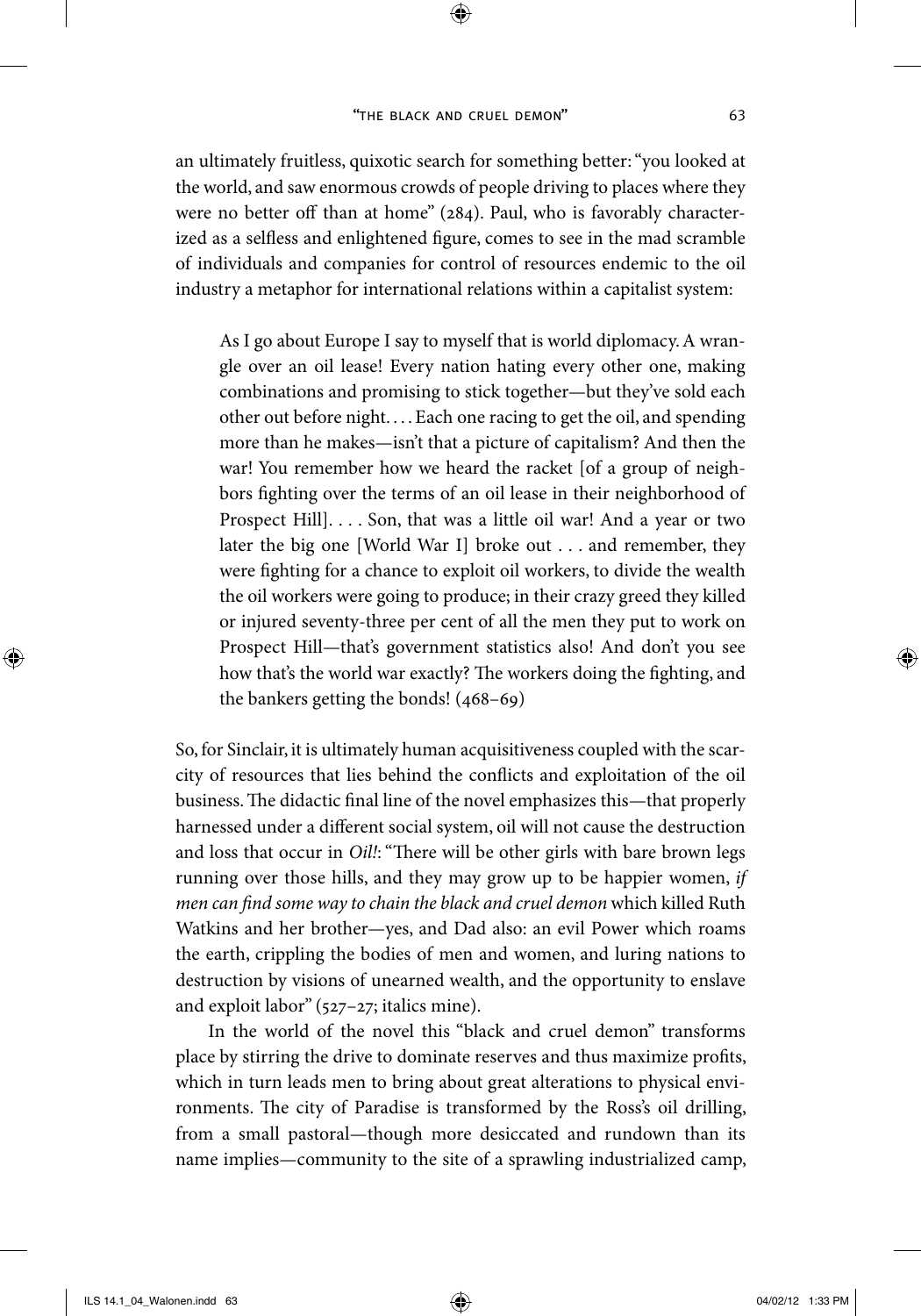with derricks, massive reservoirs, workers' barracks, and a state-of the-art refinery. Dad distributes the necessary graft to local officials to have paved access roads built at taxpayers' expense. In general, the novel marvels at, while simultaneously cautioning against, this power of enterprise and capital to effect monumental change to the landscape, as in the case of a road constructed through the mountains:

Men of money had said the word, and surveyors and engineers had come, and diggers by the thousand, swarming Mexicans and Indians, bronze of skin, armed with picks and shovels; and great steam shovels with long hanging lobster-claws of steel; derricks with wide swinging arms, scrapers and grading machines, steel drills and blasting men with dynamite, rock-crushers, and concrete mixers that ate sacks of cement by the thousand, and drank water from a flour-stained hose, and had round steel bellies that turned all day with a grinding noise. All these had come, and for a year or two they had toiled, and yard by yard they had unrolled the magic ribbon. (5)

But while the enthusiasm in this passage over industrial might is palpable, the novel recognizes the necessity of spatial regulations in the form of zoning ordinances and restrictions on land exchange and exploitation. Southern California's first steps from relative obscurity in the late nineteenth century toward the sprawling urban and suburban population center that it is today resulted from the efforts of real estate boosters attracting people to the land of eternal sunshine. Before oil, before the entertainment and defense industries, this was the first big Southern California boom. *Oil!* represents these real estate men, one of whom aids Dad in acquiring the Paradise properties he later drills upon at rock-bottom rates, as rapacious roadside hucksters with no aesthetic sense. The real estate men's avaricious driving logic of usage is fundamentally the same as that of the oilmen, and *Oil!* posits that when there is no legal stewardship governing the usage of land or it is laxly applied, the kinds of capitalist economic exploitation carried out by the real estate men and Dad and Roscoe to an even greater extent than Dad—take place unimpeded.

A similar unease about the oil industry as the ultimate embodiment of capitalism, empowered to radically alter and even despoil whole landscapes and communities, is voiced in B. Traven's novel *The White Rose* (1929). Relating the story of the fictional Californian Condor Oil Company's repeated efforts to gain ownership of the oil-rich White Rose hacienda in the Veracruz region of Mexico, which succeed only after its Indian owner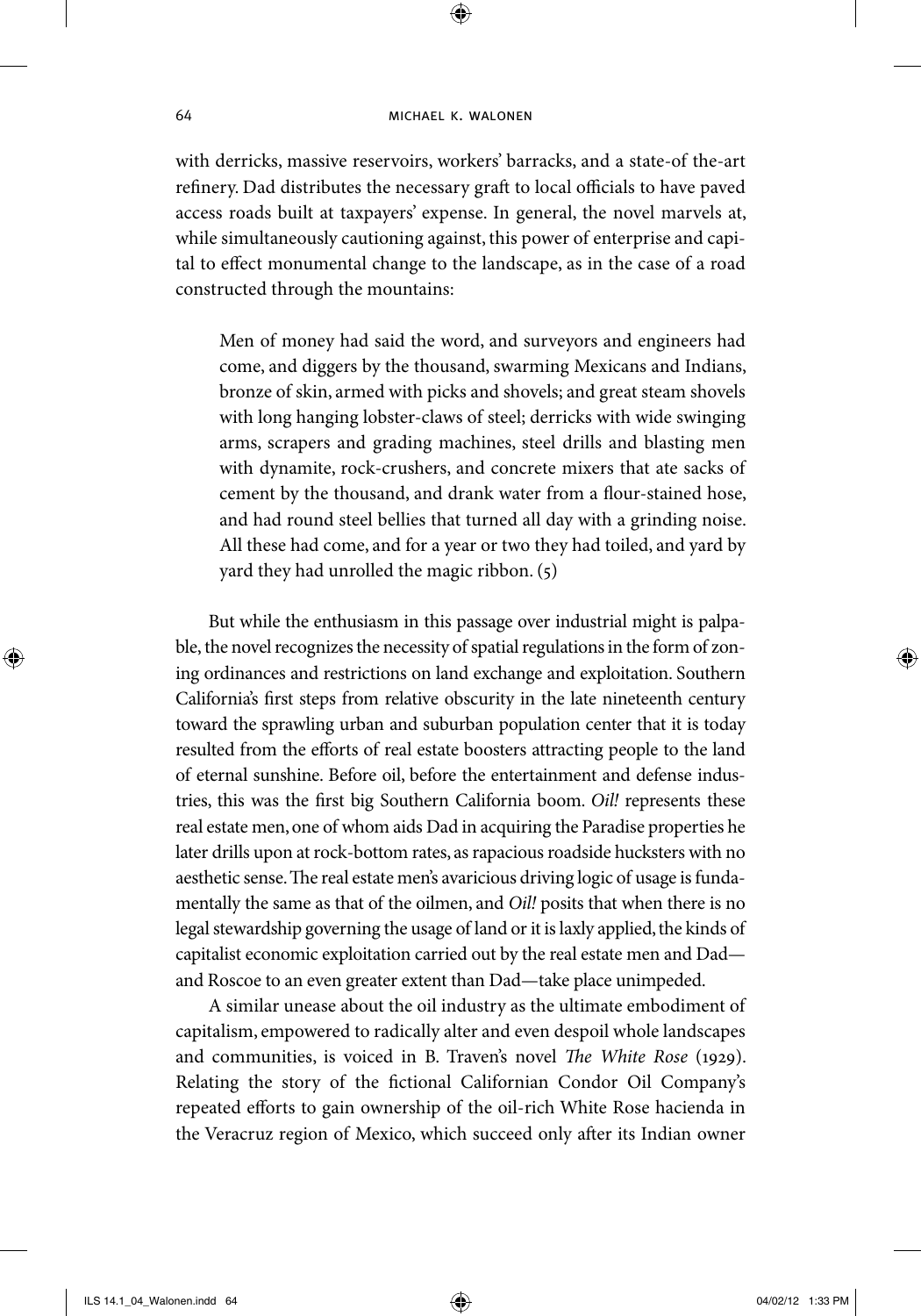is murdered and his signature forged, *The White Rose* vacillates in narrative focus between the inhabitants of the hacienda, the governor of the region, and Mr. Collins, the president of the oil company.<sup>2</sup> This allows the text to illustrate the multisided human dimension of the struggle for oil, riches, and land at the same time that it reveals the virtually limitless power that corporations of the era could wield as a result of their reserves of capital and influence. It notes that "large companies, especially steel and petroleum companies" such as Condor Oil, have the power to effect

the rejection of foreign ambassadors; the changing of its own envoys; sickness and resignation of secretaries of state; armed intervention in the affairs of Bolshevik Russia; the abolition of freedom of speech for communists; the plotting of a new Mexican revolution; support for the Turks against England; twenty-two year minimum sentence for Wobblies; free trade for whiskey smugglers; . . . the encouragement of mobile prostitution to revive an auto industry struggling for its life; support for the installment plan and similar ideas for the enslavement of the people least able to pay; the denial of credit to cooperatives and unions that build houses to rent at cost; and a few other things. (56–57)

Even this partial list illustrates that these corporate manipulations are generally carried out to alter foreign policy for the sake of profit or to attack organized labor. In the case of the White Rose hacienda and surrounding territory, the oil companies use their strength to acquire as much land as possible, even if this land is only likely to hold oil, because this "makes speculation possible and permits millions of dollars to be made without so much as a single barrel of oil having to be produced" (4). So a rather parasitic quality is imputed to these companies—they irrevocably alter landscapes and lives not solely to produce products that have a clear use value, but also to facilitate these sorts of speculative numbers games that do not create any social good, only shareholder profits. This point is made glaringly on at least two other occasion in the novel: when Mr. Collins, working at a previous job, instigates a conflict with the coal miner's union to drive competition out of business and reap a financial windfall, and later when he manipulates the price of stocks to make enough money to pay off the substantial bills he has accrued satisfying the lavish tastes of his high-priced mistress.

Beyond this, like *Moby-Dick, The White Rose* is a work that illustrates the environmental dangers of the single-minded corporate profit-drive. As Richard E. Mezo argues, the text purveys a view "that people should live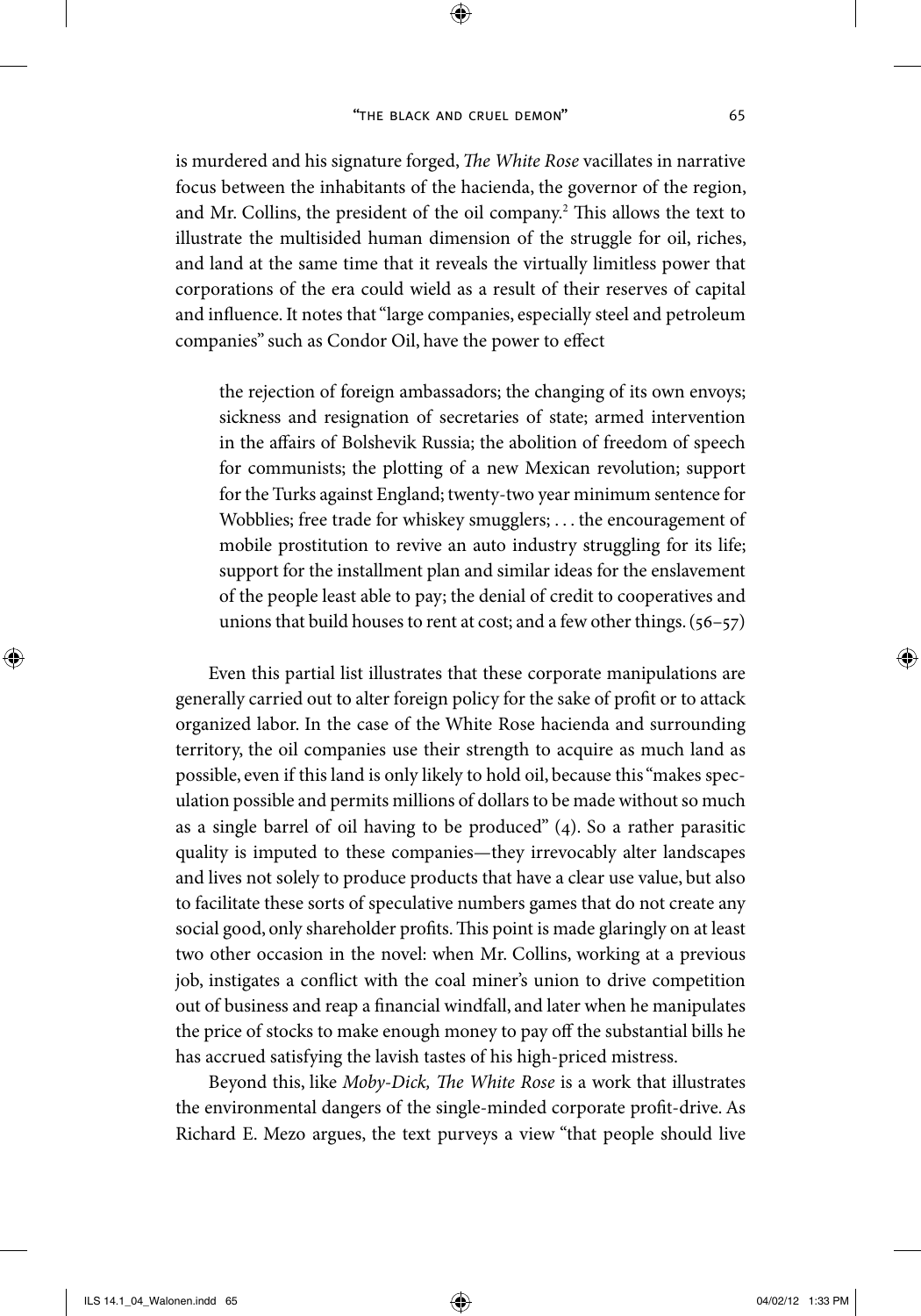in an intimate and balanced relationship with the natural world" (95). This clearly does not occur when the White Rose is taken over by the oil company and transformed into a "monotonously" noisy place that is "smeared over, oiled up, smoke-filled, filthy," where "drillers were killed by swinging pipes, tooldressers were crushed by collapsing jacks, part-time workers were struck down by heavy steel cables and wound up piecemeal in the winches" (206). In addition to this loss of life and environmental devastation, the social impact of this transformation is registered: these inroads of the industrial onto the agrarian are represented as destroying an ancient communitarian existential wholeness that cannot be recuperated. The inhabitants of the hacienda find their gemeinschaft society ruptured as they are forced to relocate by the oil company, losing in the process "much of what had once made them rich in their feelings, in their quiet natural happiness" (195). However, *The White Rose* is not an uncomplicated text of romantic longing for a lost folk existence of simplicity and strong interpersonal bonds. It sees the life changes experienced by the people of the hacienda as essentially bittersweet—for all they have lost being brusquely and precipitously forced into the industrial, anomie-ridden twentieth century, they have gained in not inconsequential material comfort and in a sense of being part of a larger, more globally encompassing world. Those who come to work in the oil fields

saw that other men were not so very different from themselves. And this strengthened the fraternal bond to other men and other peoples. They listened to the radios brought into the camps by the American engineers and oil people. They heard music and words from other lands, heard the speeches of the President of the Republic, heard the lectures of doctors, teachers, instructors, artists, health inspectors all of those people who were bearers of culture, knowledge, and advice, into the most remote regions of the nation. They met other workers. . . . And a day was coming when everyone could rightly say: We have become richer than we were; we have become greater than our fathers were. Today we are citizens of the world. What is more, we are conscious citizens of the world, because we understand the earth and the other people in it, and we understand more and more. And because we understand more, our love has become greater. (194–96)

So, at the same time that *The White Rose* sees American oil companies operating abroad as antagonistic to workers, economically exploitative,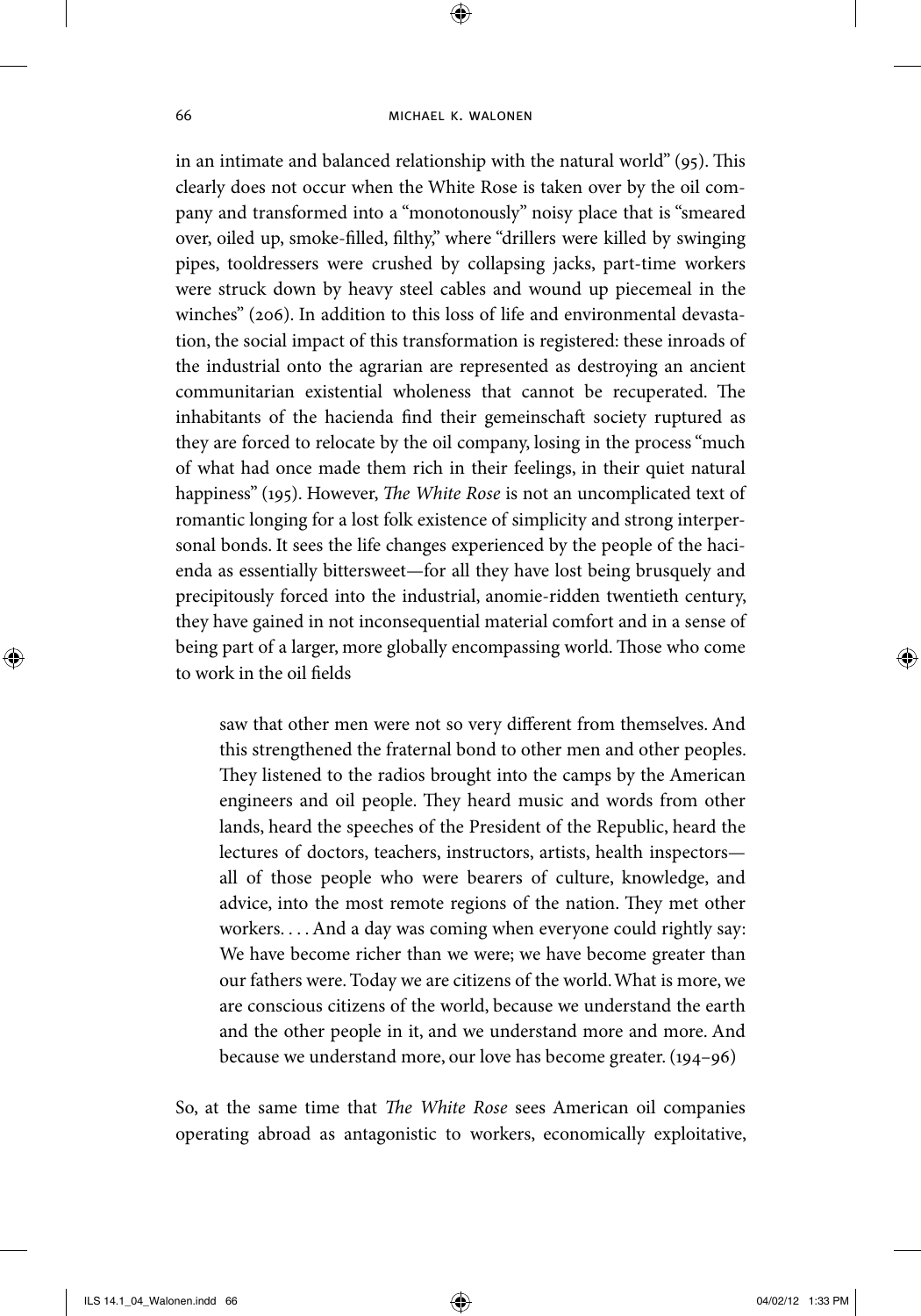and destructive of the environment and traditional societies, it also shows them unwittingly creating a way out of the parochialism of the traditional and local by producing new social spaces that allow for new possibilities of human solidarity, awareness, and interconnection.

Although published, in Germany, in the same year as Traven's *The White Rose*, Essad Bey's *Blood and Oil in the Orient* stands worlds apart from Traven's work in its ideology and its valuation of oil.<sup>3</sup> Part romance of Orientalist violence and grandeur, part anti-Soviet diatribe, *Blood and Oil in the Orient* is set amid the massive early twentieth-century oil boom in Baku, the capital of Azerbaijan. The Baku region's oil saturatedness has been known since ancient times—flammable oil and natural gas seeping to the surface drew the Zoroastrians to Baku, which became the geographic center of their religion—and Marco Polo commented on the oil of Baku centuries later in his travel writings (Reiss 10). Starting in the late nineteenth century, the demand for oil to produce kerosene drew a bevy of individuals from the Caucus region and abroad to seek their fortunes in Baku, which by 1901 was producing half the world's oil (11).

*Blood and Oil in the Orient* is the ostensibly autobiographical story of its narrator's early life as the son of a powerful Baku "oil lord," his journey through Turkistan to Samarkand with his father in flight from the Communist/Armenian takeover of Azerbaijan, their return to Baku following the Turkish/German occupation of the country, and finally their escape into Georgia when the Soviets reestablish their control in 1920. Throughout, oil takes on a fairly idiosyncratic character. The text begins by equating oil with barbarism, the unimpeded drive to control and thrive  $(3-4)$ , yet a natural aspect is attributed to it as well. Oil is a basic, constituent part of the Baku landscape as described in *Blood and Oil in the Orient*, saturating the earth and even the waters of the Caspian Sea, into which the city juts (18). The narrator describes oil vapors as refreshing and notes that locals believe they help to fight lung disease (20).<sup>4</sup> At times oil is valued even further, held at a quasi-religious level of veneration: it is used to "baptize" children into the socially privileged ranks of Baku's oil aristocracy (4), and returning to the city after his flight to Samarkand, the narrator reflects that oil "again streamed from the depths as in the older times when it was still sacred, when, like the eternal flame, it was consecrated to the peaceful Ahura-Mazda, the good god" (267).

On a more secular level, oil is credited with having transformed Baku from "a desert city" that "consisted only of clay huts and a few barbaric palaces, which were built on the desert sand and surrounded by a single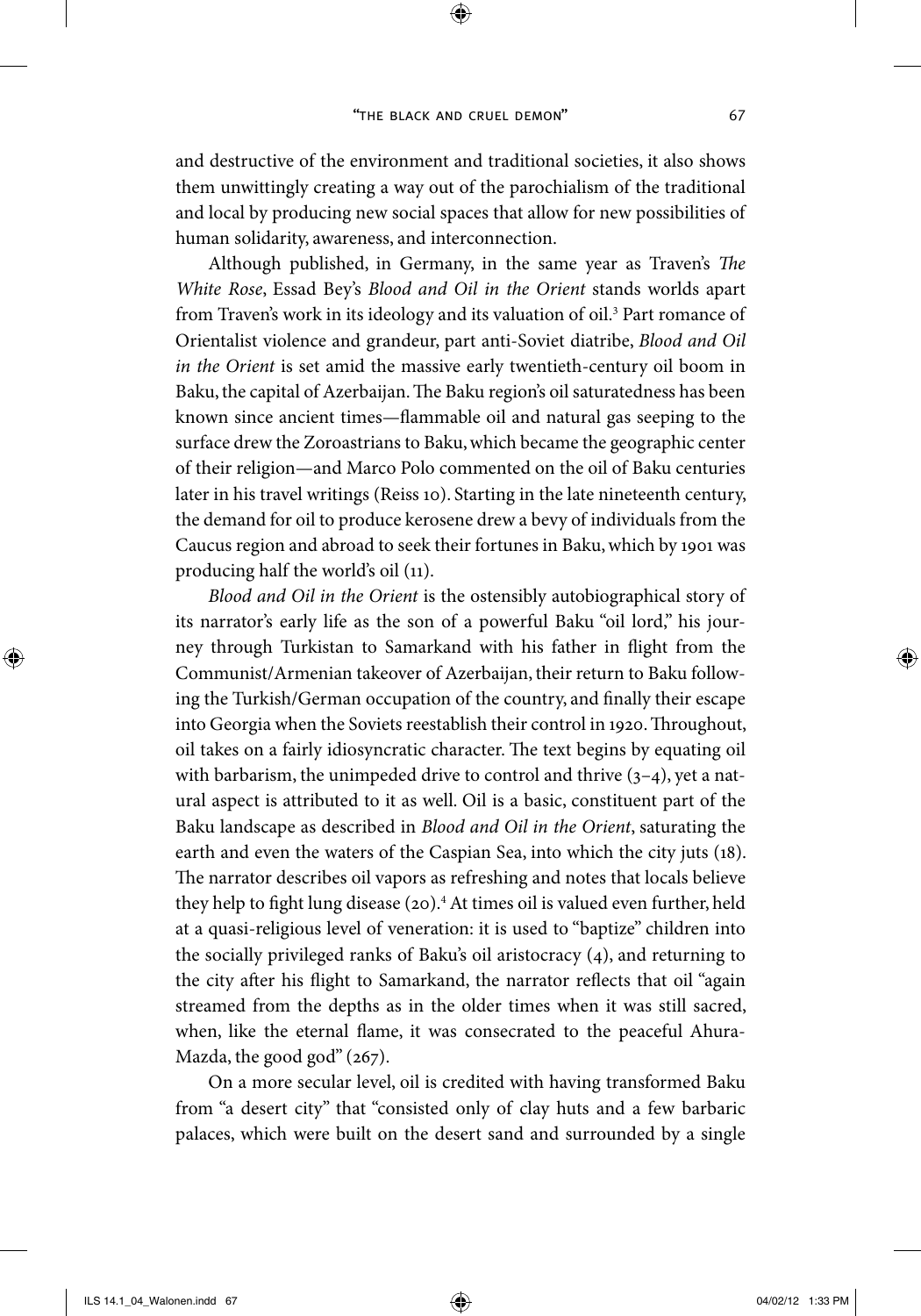wall" (11), into a place of affluence, with European-style streets, "theatres, coffee-houses, bath-houses, promenades, and sporting clubs" (12), home to representatives of the Nobel and Rothschild families, both of which made considerable profits off of Baku oil. The overnight oil wealth of Baku is also credited with sparking a building boom of gaudily ostentatious tycoon residences in a mishmash of architectural varieties: "all styles and periods were represented. Moorish palaces stood next to Gothic buildings, and a Byzantine cupola arose next to a rococo pavilion. Palaces were the owners' hobbies, and each sought in his own way to realize some strange dream of his soul" (43–44).<sup>5</sup> As for the oil-extracting structures themselves, the narrator, in a manner reminiscent of the Futurists' championing of industrial technology, gushes that "derricks constitute the most beautiful industrialized landscape in the World. . . . Hundreds of slender towers standing close together remind one of a fantastic fairy-tale forest" (20).

In each of the armed conflicts that Bey describes in *Blood and Oil in the Orient*, both sides agree to spare these derricks and other oil production facilities, showing that the economic lifeblood of the region is held in greater value than a change of social order. It is, after all, the oil fields of Baku that drew most of its residents there, directly or indirectly, in the first place, and it is these fields that later attract the imperialistic designs of both the United Kingdom and the Soviet Union. At the end of World War I British soldiers occupy Baku, legitimizing their "sojourning in the richest oil-land in Asia" with the pretense of spreading the ennobling benefits of British civilization (269–70). Following their departure, oil attracts the expansionist efforts of the Soviet Union to Baku, while the Soviets largely ignore the rest of the country, "probably because they had little interest in Azerbaijan beyond the oil fields" (313).

So, in stark contrast to *Oil!* and *The White Rose, Blood and Oil in the Orient* holds up oil and its transformative potential in a positive light, even as it documents the "barbaric" drive it inspires in men and nations to control its supply. Later in the twentieth century this rosy outlook would become well-nigh untenable.

# **oil booms and the destruction of traditional spatial arrangements**

As the 1970s and 1980s moved along, with the Arab oil crisis having come and gone, the United States' domestic sources of petroleum having largely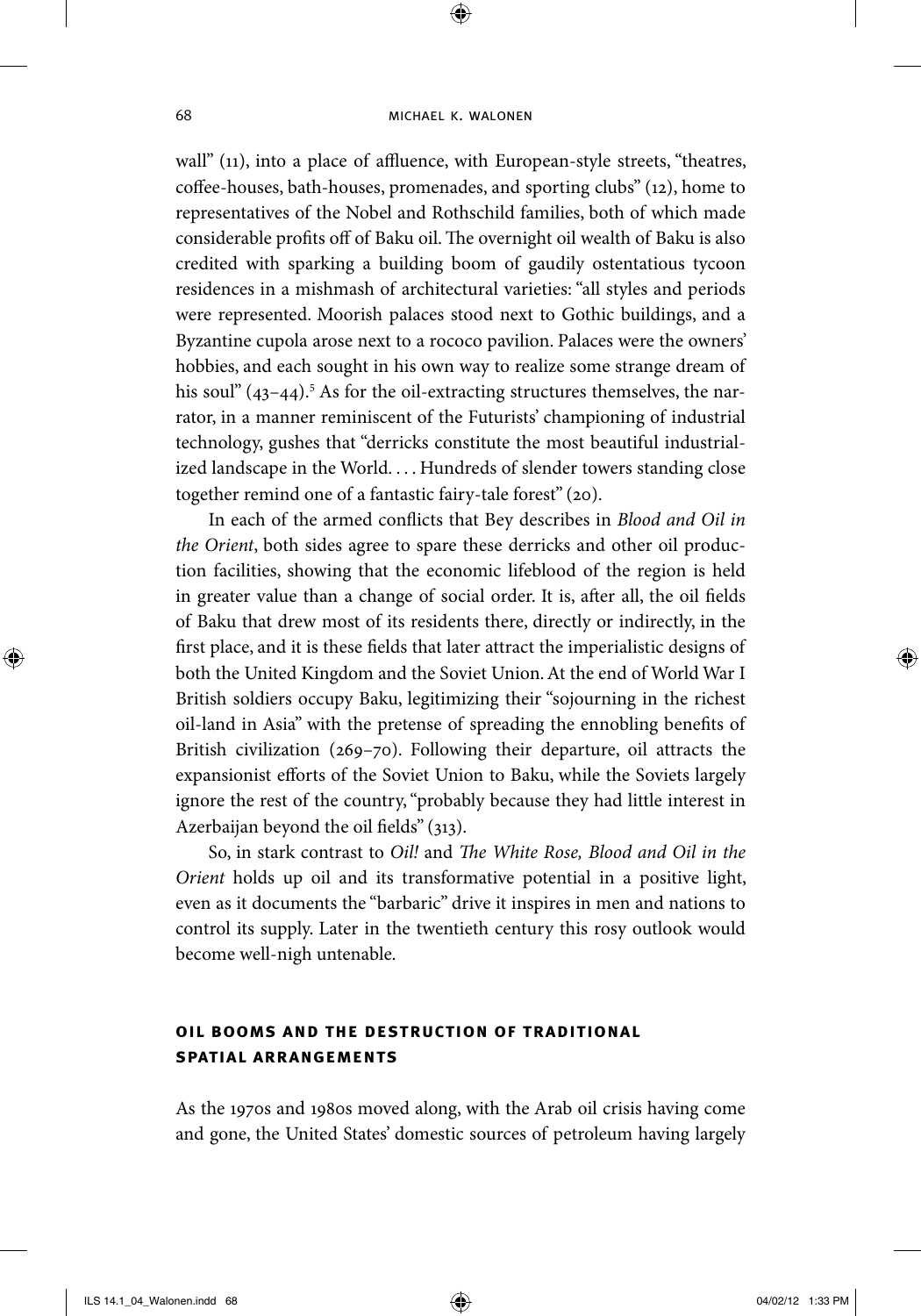dried up, and the geopolitical struggle for control of access to oil reserves taking on an increasingly pronounced role in world affairs, a number of literary voices appeared, decrying the ravages inflicted by oil companies upon the spaces of traditional societies during the postwar era. Perhaps the most richly penetrating of these is that of Abdelrahman Munif in his novel *Cities of Salt*. Munif's text chronicles the arrival and installation of American oil workers in the oasis village of Wadi al-Uyoun, their disruption of its environmental conditions and basic rhythm of life, and their transformation of the coastal town of Harran into their base of operations and transport depot.6 The novel culminates with the Arab workers of the oil company rising up in demonstration against the Americans and the corrupt local leaders with whom the Americans are allied, an act that Ellen McLarney connects with "the 1953 workers' strike against Aramco in Dhahran" (195) but that Amitav Ghosh sees as an escapist fantasy that masks the reality of how oil companies in the Middle East have prevented such labor uprisings through their use of workers from elsewhere in the developing world  $(147-49).$ <sup>7</sup>

The radical changes wrought in Wadi al-Uyoun by the presence and efforts of the foreign oil company, figured symbolically in the tainting of the oasis's water supply and the cutting down of its palm trees, alter its basic functional social organization, replacing the tribal model with that of the employees' relationship to the company and consequently altering the identity of the Wadi's inhabitants (133–34). This shift from a gemeinschaft to a gesellschaft society is so striking that the atomized oil workers who move to Wadi al-Uyoun are initially almost incomprehensible to its more long-standing, communally oriented inhabitants: "How did these men sleep, and where? How did they eat? . . . It seemed . . . each of these men lived by himself, without any connection to the others around him" (137). McLarney observes that this conceptual juxtaposition—the idyllic, prelapsarian Wadi al-Uyoun versus the fallen, mechanized existence that stems from contact with the industrialized world and the culture of the Americans—hinges on projecting the notion of an ideal community of authenticity and cultural origins back in time (178–79). It is only by formulating this idealized sense of a stable and ecologically harmonious community existing prior to the contaminating touch of global oil that Munif can arrive at the thematic formulation proclaimed in his title—"Cities of salt means cities that offer no sustainable existence. When the waters come in, the first waves will dissolve the salt and reduce these great glass cities to dust" (qtd. in McLarney 193).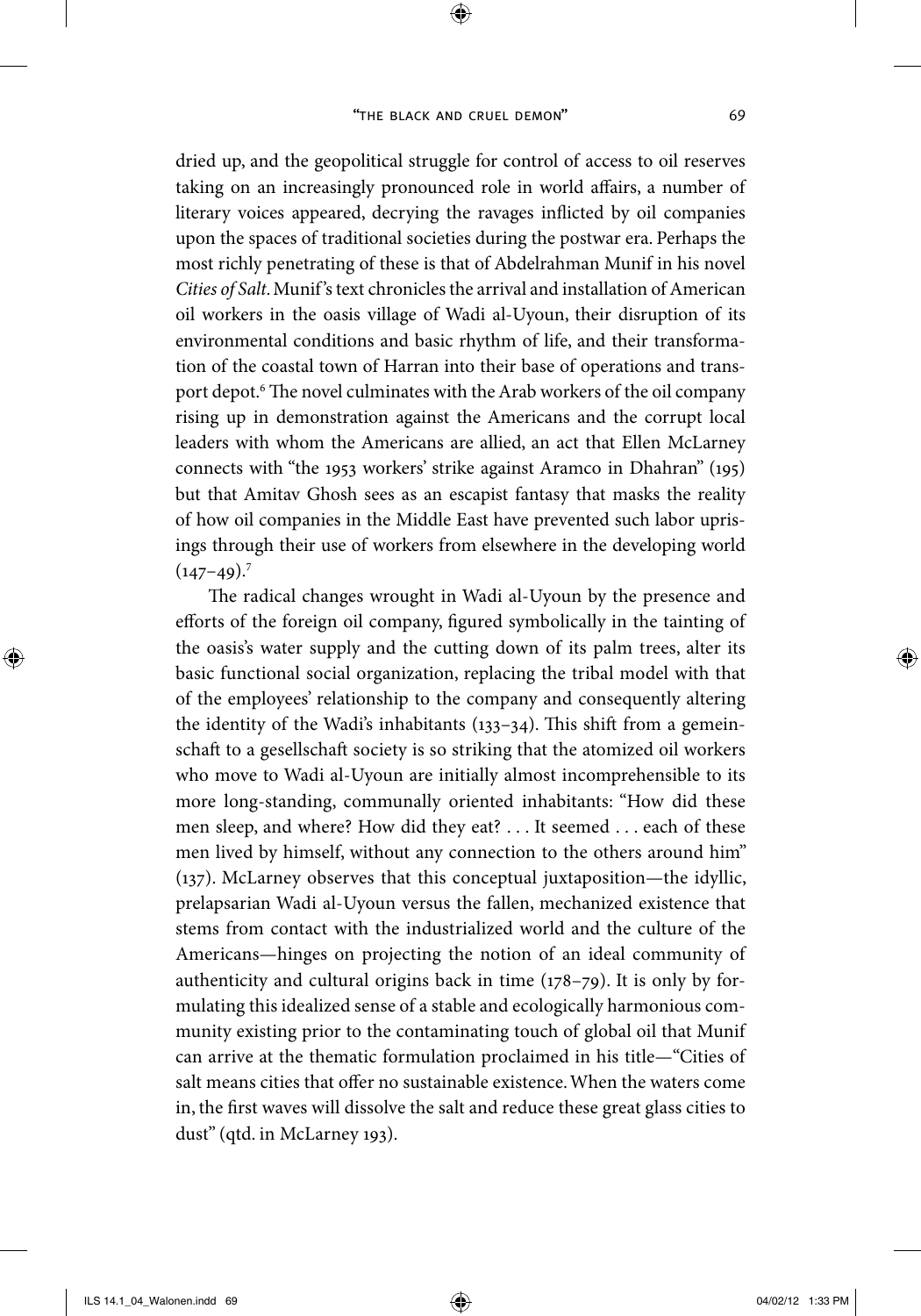This sustainability is both of the environmental kind, familiar in the contemporary usage of the term, and of the social spatial variety. The first of these is illustrated most forcefully in the scene of American overseers and Arab laborers working together to lay a pipeline through the desert between the oil fields and the coast—the Americans set themselves against the grain of nature, "fussing" with generators that break down, because of the dust, in efforts to cool themselves that end up making them hotter, while the Arabs manifest a more organic mode of relating to the land by using the open air and breezes to cool their tents during the day (510). As for social sustainability, the society of the Harran oil compound is untenable because it is divided into the separate and materially unequal Arab Harran and American Harran, each of which is oriented around a value system that is at odds with the other. The Arabs, for example, are extremely shocked and disconcerted when a ship arrives in the harbor bearing foreigners who revel in what is received as extreme wantonness and dress in scandalously revealing swimsuits. Moreover, the unrelenting drive to produce and the relative indifference of the American company toward the well-being of their native workers contribute to the sense that their foreign presence poses a risk of social corruption. The conflict between the two groups reaches its climax when the local military, acting as agents of the oil company, attempts to suppress the collectivity that has coalesced in the form of a strike inspired by the figures of Miteb al-Hathal and Muffadi al-Jeddan, men who have in their own ways resisted the Western encroachments onto their land, disappeared, and been inflated to mythic proportions in the imagination of the Arab residents of Harran. This attempted repression leads to a stronger sense of communal purpose, and the Americans' puppet emir is driven from Harran as the oil company is compelled to accede to the demands of the strikers. However, the novel ends on a note of unease, as characters look ahead to the bloodshed to come and the lasting social "illness" brought on by the American oil company's continuing presence in the land.

The same kind of anxiety regarding the dangers posed to the continuity of a people by the impact of foreign oil companies is expressed in Ken Saro-Wiwa's autobiographical work, *A Month and a Day* (1995). *A Month and a Day* recounts Saro-Wiwa's efforts as an activist on behalf of his ethnic group, the Ogoni tribe, and the period of imprisonment he undergoes at the hands of the ruling Nigerian military dictatorship in an attempt to silence his protests. The Ogoni, Saro-Wiwa observes, face a form of genocide as the victims of an "unholy alliance between oil interests and the Nigerian military" (192), which has sown rampant pollution in the once-fertile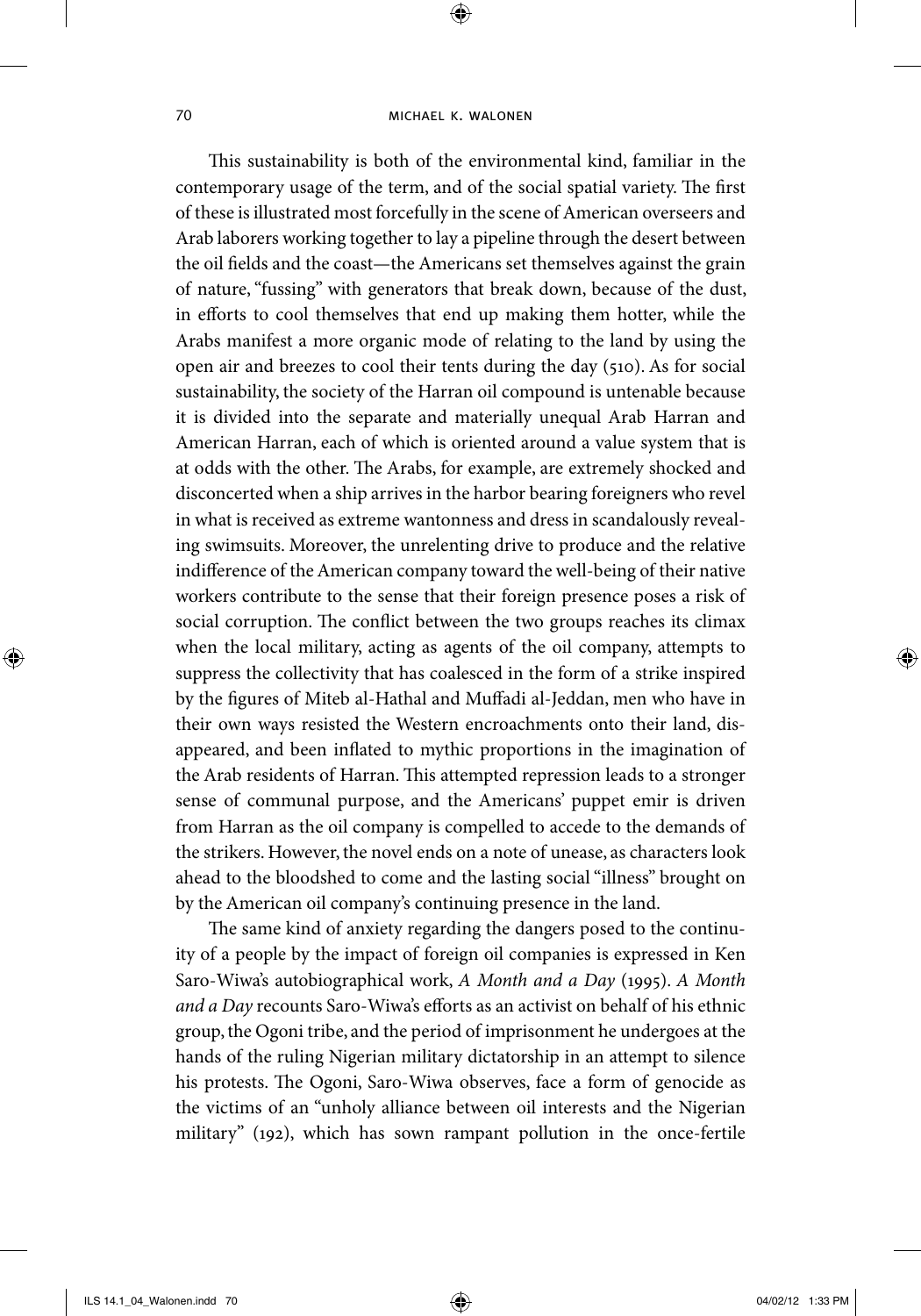Ogoni lands and funneled all the profits from the oil extracted from this territory to the central government, dominated by Nigeria's majority ethnic groups (148). Chief among these guilty companies is Shell Oil, a corporation that Saro-Wiwa excoriates in a short poem:

The flares of Shell are flames of hell We bake beneath their light Nought for us save the blight Of cursed neglect and cursèd Shell. (79)

Both Shell and the Nigerian government have profited enormously from the industry causing this blight: Saro-Wiwa complains that in the thirty years prior to the writing of *A Month and a Day* the government's share of revenue from Ogoni oil has amounted to \$30 billion, yet none of this money has made it to the Ogoni, leaving their land economically underdeveloped and rife with unemployment (68). He uses the terms "indigenous colonization" and "internal colonization" to refer to this situation (18, 147), meaning that the Ogoni have been subjected to the same sort of exploitation at the hands of successive Nigerian regimes within which they held no power as they suffered as subjects of the British Empire. The end result of this has been the threat of the extinction of the Ogoni, their loss of a viable homeland, and diminishment in population to the point that their language, traditions, and other cultural practices disappear (97).

In *A Month and a Day* Saro-Wiwa consistently connects the local to the transnational in conceptualizing this plight of the Ogoni. Their problems stem from the devastation of their most immediate environment, yet this is the result of national policies that are themselves the product of multinational corporations' business practices and the truly international demand for fossil fuels. As Byron Caminero-Santangelo observes, for Saro-Wiwa, "the Ogoni's colonized condition results from international economic imperialism and the process of (economic) globalization. By working with the national government, oil companies are able to appropriate land from the Ogoni without compensation, bypass environmental regulation, and, as a result, cut down operating expenses. Basically, international oil maximizes profits at the expense of Nigeria as a whole, and especially its ethnic minorities, by enriching a small ruling elite who serve as middlemen and enforce the interests of foreign capital" (296). In the face of this collusion between the strong-armed leaders of the nation and the basically extranational oil companies, Saro-Wiwa presents the Ogoni's struggle for greater political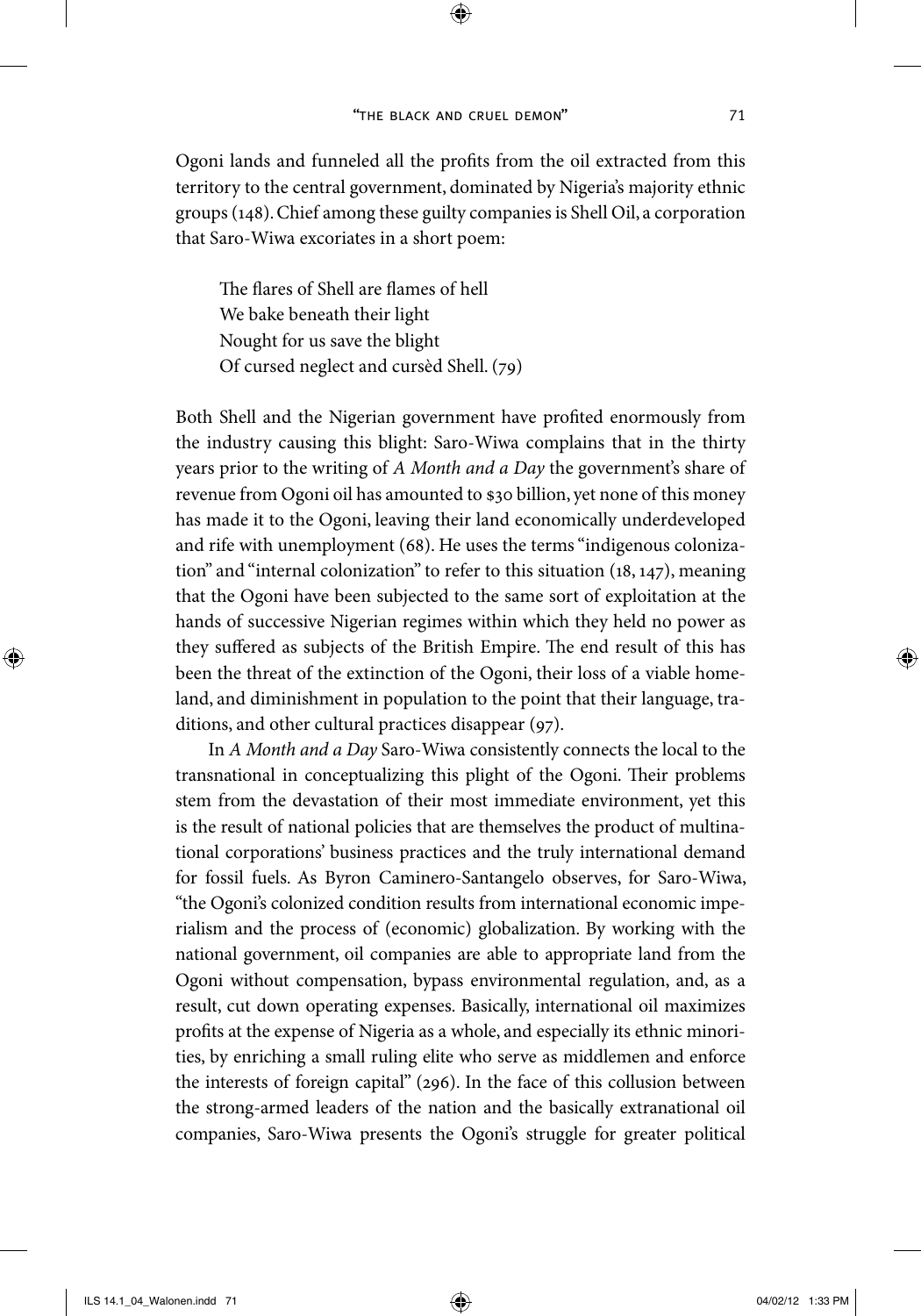autonomy and control over their land as a potential model that can bring greater democracy and interrupt the succession of dictatorships that have over time marked the political landscapes of so many African nations (134). In this way, too, the local struggle of the Ogoni has, for Saro-Wiwa, more global resonances commensurate with the increasingly globalized nature of the world

Saro-Wiwa's agitation eventually resulted in his 1995 execution by hanging, but the attention he raised and the scandal surrounding his death did much to bring worldwide attention to the devastation that Shell had visited upon the Ogoni. In 2009 Shell reached a \$15 million settlement with the Saro-Wiwa's family to avoid having to take a suit over its human rights violations to court and thus generate even more negative publicity (Mouawad). Saro-Wiwa's case shows that an individual can take a stand against multinational oil companies and the violence their business practices can do to places, hurting big oil in its most vulnerable area—its bottom line.

#### **a vision of global, neocolonial oil**

Less confrontational in its approach, though just as telling in its critique of the late twentieth-century oil industry, Amitav Ghosh's *The Circle of Reason* offers a perspective on the more subtle, transnational face of oil in the Middle East and beyond. This picaresque novel follows the weaver Alu from his home in eastern India across the Arabian Peninsula and North Africa in flight from unfounded suspicions that he has belonged to a terrorist organization. Images of oil transportation bookend the sections of the narrative set in the Arab-Islamic world—Alu passes by a series of oil tankers just prior to his clandestine arrival in al-Ghazira, a small Arab state based discernibly on Abu Dhabi or Dubai, and the novel closes with Alu watching boats sail north across the Straits of Gibraltar towards "the shiny oil-tanks of Algeciras" (185, 423). Oil dictates the basic tenor of life in this region as represented by Ghosh, exerting a profound influence upon the economic, political, and daily lives of its inhabitants. Al-Ghazira has been progressively transformed, like the land of Munif's *Cities of Salt*, from a largely preindustrial society, "an intimate little place, half market-town perched on the edge of the great hungry desert beyond, half pearling-port fattening on the lustrous jeevan pearls in the bay" (221), to a nation wholly centered on oil production and run by an elite selected and propped up by Western oil companies. When oil is first discovered in the surrounding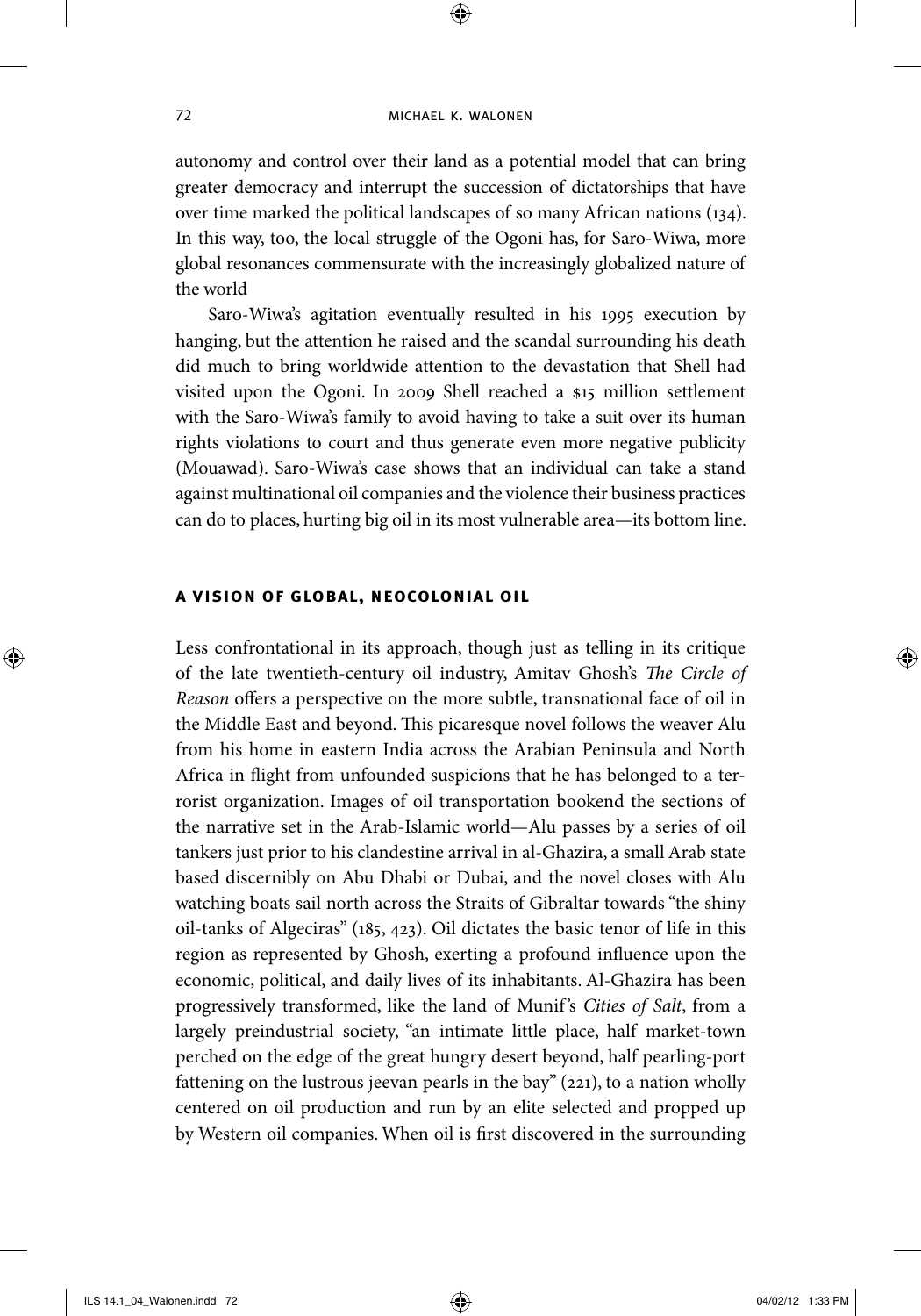region by the British, they attempt to get the leader of al-Ghazira, the *malik*, to sign a treaty allowing them to drill in his land; initially he resists, but eventually the British send in "a whole regiment of Indian soldiers" and he is forced to relent (248–52).<sup>8</sup> The spaces of al-Ghazira begin to change as an "Oiltown" springs up next to the older city, growing to the point that it seeks to expand onto a sacred strip of land next to the sea, resting place of "old Sheikh Musa" (252–53). This provokes a rift with the malik, who refuses, causing a changing of the guard among the "Oilmen" (253–54). The new Oilmen incite a coup d'état, which places the Western-educated brother of the malik, the amir, in command of the country, leaves the malik effectively shut away as a prisoner in his own fortress and leads to the seizure of properties belonging to the malik's allies and the unimpeded growth of the oil industry and the various construction projects in al-Ghazira that spring from it. Paramount among these is the New City, an agglomeration of architecturally ostentatious skyscrapers and upscale shopping outlets covering the sacred burial site of Sheikh Musa—"the New City appeared overnight, like a mushroom. The Oilmen forgot all about a new Oiltown, for the whole country was their Oiltown now" (263). The novel thus charts a move from sacred to commercial spaces, from traditional forms of governance to forms of neocolonial control.

The upshot of this is a drift away from the status of a "real place" (261) to a place where technological gadgets and conspicuous consumption serve as means of inculcating subjugation and docility, as Claire Chambers notes in her "Representations of the Oil Encounter in Amitav Ghosh's *The Circle of Reason*" (34). The contrast with the largely bygone "real" al-Ghazira is visually presented at the beginning of the section of the novel set there via a juxtaposition of the old town's *souq*, a "honeycomb of passageways" cast in shadow and filled with dust, and the Star, an ultramodern high-rise replete with luxury boutiques.9 The Star and the other shopping centers of al-Ghazira serve as venues for its newly oil-rich residents to perform their affluence as they fill their days with consumer goods that the text references time and again: computerized watches, video games, "transistors, washing machines," "various makes of calculator," "portable television sets," "American jeans and Korean shirts" (202, 341). Just as their oil circulates around the world, the food they purchase at the supermarket is not traditional, local fare, but such items shipped in from the four corners of the globe as "freshly frozen Australian lamb and Danish mutton, French cauliflowers and Egyptian cabbages, Thai rice and Canadian wheat, English cod and Japanese sardines, prawns and shrimps and lobster from the world over" (208).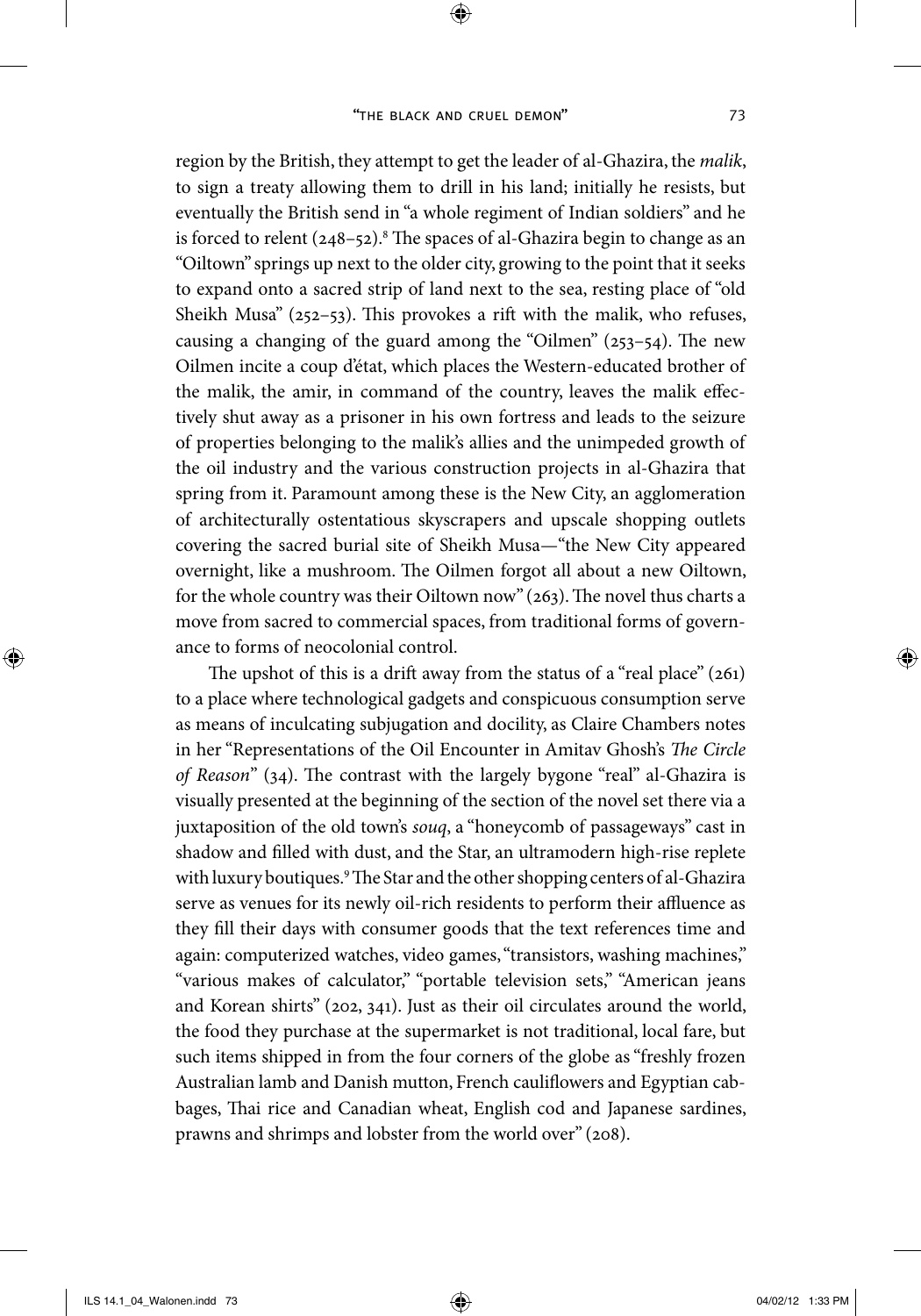These alluring goods motivate not only al-Ghazira's native inhabitants, but also the foreign workers from such locales as Egypt and the Indian subcontinent who flock to al-Ghazira to labor as menial workers, earning considerably better pay than they could at home. In this regard, the text presents al-Ghazira as the latest in a series of "lights [that] have shone in one part of the globe or another, wherever money and its attendant arms have chosen to descend on people unprepared for its onslaughts," attracting immigrants desperate for a better set of material circumstances (189). The Middle East is thus presented, Chambers argues, as subject of a "utopian myth of a New World of wealth and opportunity," while within the actual country these immigrant characters struggle to survive, spatially segregated in their shantytown amid "the hostile environment of the oil economy" (37, 38).

In sum, then, *The Circle of Reason* presents the oil-rich states of the Persian Gulf as places where local customs and practices have been so eroded that consumer capitalism flourishes in almost untrammeled fashion, where vast levels of opulence attract a heterogeneous population of workers, who, however, experience hazardous working conditions, economic exploitation, and sordid living conditions worlds away from those of wealthy natives. The influence of foreign companies over these nations is not achieved, the novel says, as in the days of the colonial era, by means of direct military force, but rather through the support of pro-Western regimes and fostering an addiction to imported consumer goods that ensures that countries like al-Ghazira will keep their oil pipelines open. Thus Ghosh diagnoses the way that Western corporations have exerted neocolonial forms of control in order to maintain a supply of the most profitable substance on earth, as well as the impact that these efforts have had upon the fundamental nature of these places where oil is extracted.

The novel is not, however, entirely pessimistic in its manner of envisioning the social impact of oil wealth upon a country. Toward the end of the narrative a character presents Algeria, which nationalized its oil industry starting in the late 1960s and spent the profits on urbanization and modernization efforts (Maugeri 107), as a study in the productive use of this wealth: one character notes that "almost alone among the oil-producing nations, Algeria had foresworn ostentation and concentrated on bettering the lot of the common people; . . . in such marked contrast to some neighbouring countries . . . in Algeria one sensed everywhere an energetic purposiveness, a belief in the future" (375). Likewise, but in an altogether different manner, the final work to be considered in this study, Patrick Chamoiseau's novel *Texaco* (1992), offers the prospect of hope for places in the aftermath of the Oil Encounter.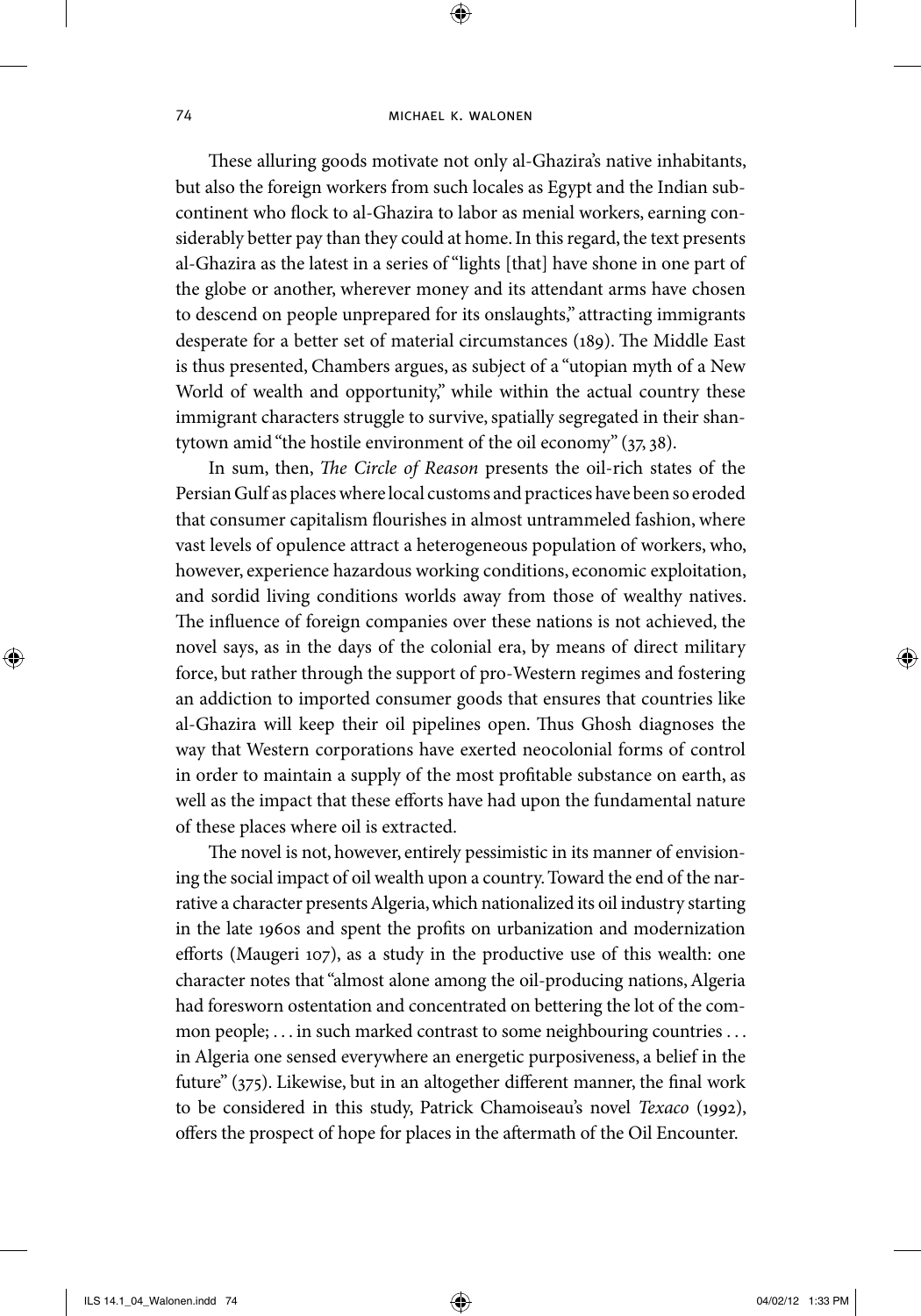#### **a vision of reclamation**

Given the breadth and intensity of the critique aimed at the oil industry within the body of world literature, it would be easy to end this study on a pessimistic note, reaffirming the social and ecological toll that the quest after oil has taken. Instead, without giving easy answers where there are none, I will close with Chamoiseau's vision in *Texaco* of the reclamation of land previously consecrated to the uses of the oil industry.

*Texaco* narrates more than 150 years of history on the French Caribbean island of Martinique, from the days of slavery to the late 1980s, through the lives of father and daughter Esternome and Marie-Sophie Laborieux and the larger settlements whose spaces they occupy and help to produce during their lives. But beyond the level of plot, *Texaco* marks a fusion of urban studies and novelistic discourse as it recounts the history of spatial adaptations negotiated by black Martiniquans in the face of vast social and technological changes. In the process, the text challenges basic city-planning *doxa* by highlighting the positive values of eclecticism, verve, and multifariousness embodied in the bricolage squatter settlements of Fort-de-France, the capital of Martinique. In the words of the urban planner who encounters Marie-Sophie and helps her to preserve her settlement, named "Texaco" after the corporation on whose land it is built: "In the center, an occidental logic, all lined up, ordered, strong like the French language. On the other side, Creole's open profusion according to Texaco's logic. Mingling these two tongues, dreaming of all tongues, the Creole city speaks a new language in secret and no longer fears Babel. Here the welllearned, domineering, geometrical grid of an urban grammar; over there the crown of a mosaic culture to be unveiled, caught in the hieroglyphics of cement, crate wood, asbestos. The Creole city returns to the urban planner, who would like to ignore it, the roots of a new identity: multilingual, multiracial, multihistorical, open, sensible to the world's diversity" (220).

Texaco is built over the old reservoir tanks used by its namesake company, a "fenced space where a smell of stale oil permeated the soul" (24). The squatters' choice of this site and their taking on Texaco's name is, as Ashley Dawson argues, an act of repossession through the "assertion of local communities of solidarity" that flaunts at the local level the power of multinational oil (28). At first the owner of the reservoir facility, in conjunction with those of the facilities used by Esso and Shell, has local law enforcement tear down the shacks built by Texaco's residents, but the inhabitants continually fight against this destruction of their homes and build them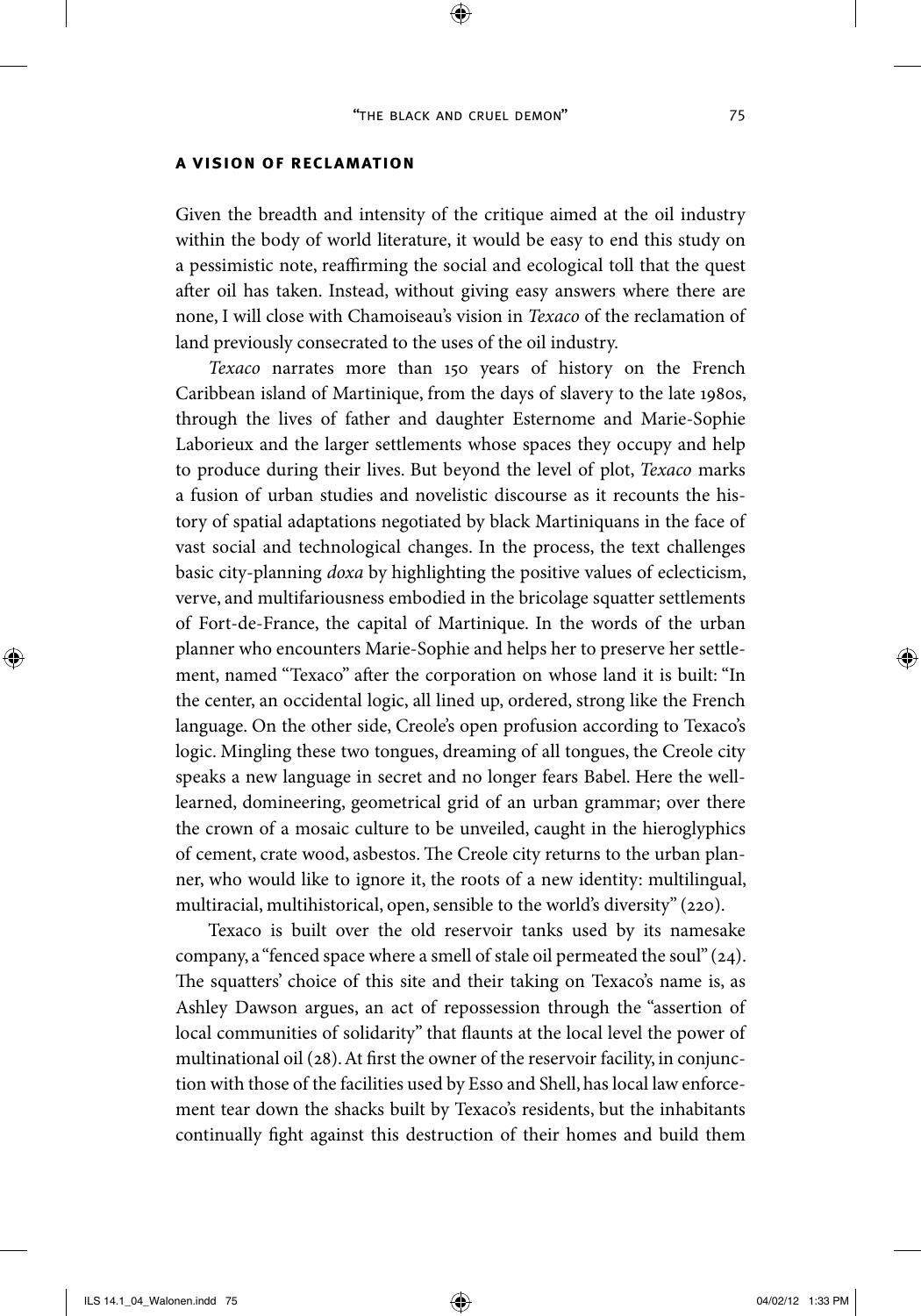back up when they have been destroyed. Eventually, after Aimé Cesaire, the poet of negritude and mayor of Fort-de-France, intervenes on the residents' behalf, this demolition becomes more selective, though it does not cease. Finally, because of the waning of the oil trade in the region, the damage caused by successive hurricanes, and particularly the indomitable will of the people of Texaco, the owner of the reservoir tanks gives up and moves away, leaving the space to Marie-Sophie and her fellow residents: "Texaco . . . had picked up its barrels, carted off its reservoirs, taken apart its tankers' sucking pipe, and left"  $(24)$ .

*Texaco* offers a vision of reclamation, of common people taking back territory that has been monopolized and often sullied by the large oil companies, whose social and environmental depredations have time and again reconstituted places for the worse, as the works analyzed in this study have so eloquently illustrated. Granted, in cases where extreme levels of toxicity have been left behind, this may not be a practicable solution. But ordinarily, given the nature of the oil extraction process—using a site until its mineral resources have been exhausted, and then moving on—the reestablishment of viable social spaces (or other forms of productive usage) that *Texaco* proposes seems a valid approach to the settlement crisis faced by increasing numbers of the urban poor of the developing world. As the text's urban planner observes, "In a few years, *more than half of humanity will face, under similar circumstances*," the same lack of affordable lodging in the cities to which they have been drawn as have the people who inhabit Texaco (368).

Finally, *Texaco* is a work of particular worth because it, like Saro-Wiwa's *A Month and a Day*, offers the possibility of poor, marginalized people of the sort so often victimized by multinational corporations striking back at the local level. Ultimately, the inhabitants of Texaco outlast the oil company, and no matter how vast and powerful the corporate machinery of big oil might seem, in the end it is no more formidable than the will of the people, whether they live on the production or the consumption end of the global oil equation.

#### **notes**

This study was begun some time ago, in part as an effort to come to a greater understanding of an early childhood spent in different locations in the developing world as the child of an oil company official. About halfway through, the massive oil spill in the Gulf of Mexico took place, inaugurating such an astounding level of environmental devastation to a swath of coastal sites cherished in later childhood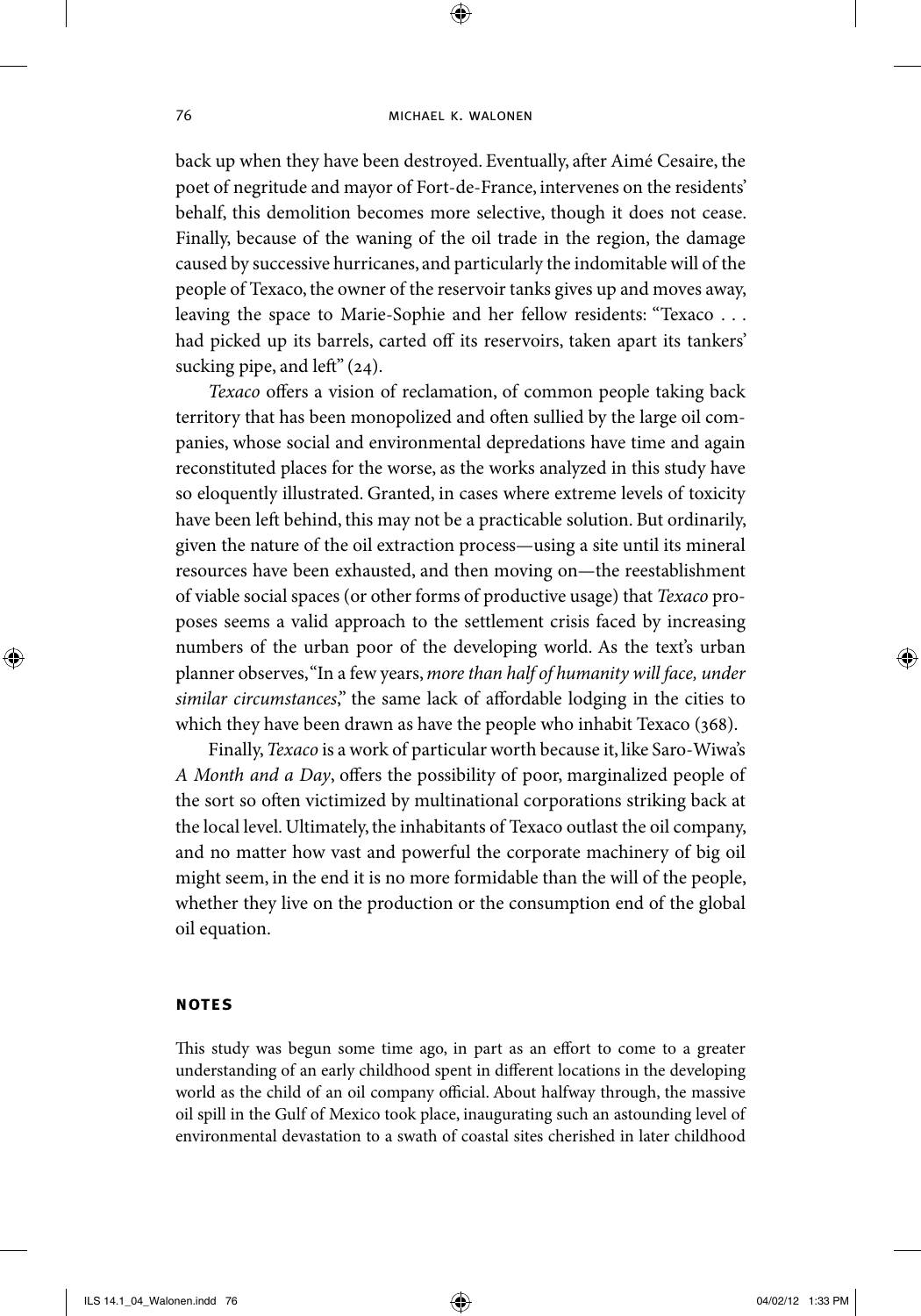that this analysis of these narratives of the spatial impact of wanton and heedless oil exploitation has taken on an even more relevant and imperative cast.

- 1. Edward Doheny was the ruthless head of the Pan American Oil Company; he played a pioneering role in the establishment of the Southern Californian and Mexican oil industries (Yergin 213, 229).
- 2. Heidi Zogbaum argues that like Sinclair's Vernon Roscoe, Collins is based in part on Edward Dohney, one of the chief American oilmen active in Mexico (32).
- 3. Essad Bey is the pseudonym of Lev Nussimbaum, an Azerbaijani-born Jewish writer who converted to Islam after moving to Berlin in the wake of the Soviet takeover of the Caucus region. For full details of his fascinating biography, see Tom Reiss's *The Orientalist*.
- 4. It should be stressed that Bey's work is imaginative more than it is ethnographic. From its earliest publication it has been charged with being factually inaccurate (Reiss 212–23).
- 5. This equation of nouveau-richeness with loud, polyglot taste in architecture is reminiscent of the literature of early twentieth-century Southern California, with its attribution of uncouthness and lack of rootedness to the local parvenu population by way of descriptions of its clashing assortment of architectural styles.
- 6. According to Ellen McLarney, Wadi al-Uyoun is based on "Abqaiq, an oasis that became one of Saudi Arabia's largest oil fields and the starting point of the Trans-Arabian pipeline" (182).
- 7. Aramco was a joint venture formed in 1948 to extract oil from the Arabian Peninsula when Exxon and Mobil (then known as Standard Oil of New Jersey and New York) joined forces with Chevron (Standard Oil Company of California) and Texaco, which had been drilling in Saudi Arabia since the early 1930s (Maugeri 53, 56).
- 8. *Malik* is Arabic for "king."
- 9. *A souq is a market.*

# **works cited**

- Bey, Essad. *Blood and Oil in the Orient*. Trans. Elsa Talmey. New York: Simon and Schuster, 1932.
- Bloodworth, William A., Jr. *Upton Sinclair*. United States Authors Series 294. Boston: Twayne, 1977.
- Caminero-Santangelo, Byron. "Of Freedom and Oil: Nation, Globalization, and Civil Liberties in the Writings of Ken Saro-Wiwa." In *Yearbook of Research in English and American Literature*, vol. 22, ed. Brook Thomas, 293–308. Tübingen: Gunter Narr Verlag, 2006.
- Chambers, Claire. "Representations of the Oil Encounter in Amitav Ghosh's *The Circle of Reason*." *Journal of Commonwealth Literature* 41, no. 1 (2006): 33–50.
- Chamoiseau, Patrick. *Texaco*. Trans. Rose-Myriam Réjouis and Val Vinokurov. New York: Vintage International, 1998.